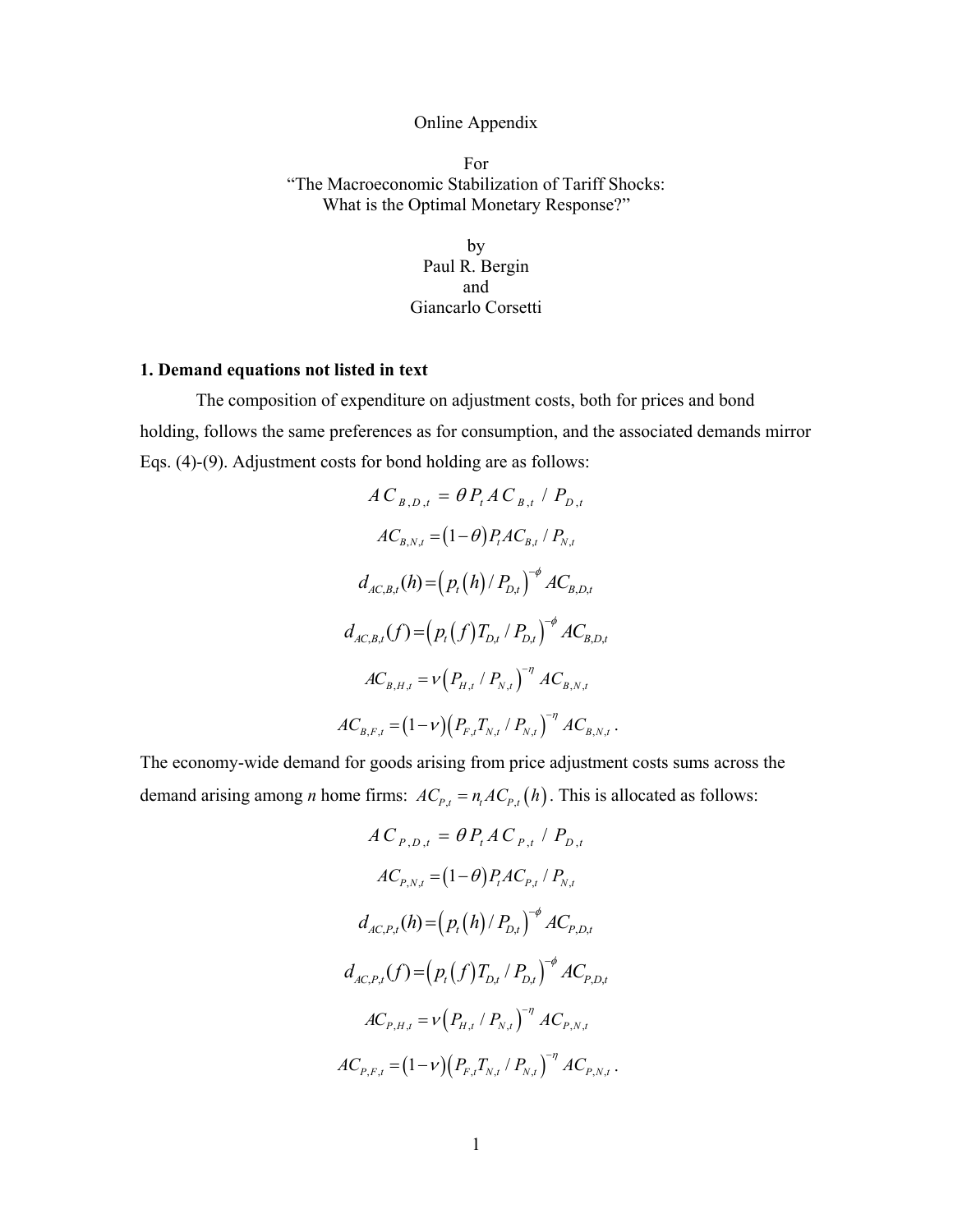The demand for differentiated goods for use as intermediates in production mirrors Eqs. (6)- (7), as follows:

$$
d_{G,t}(h) = (p_t(h)/P_{D,t})^{-\phi} G_t
$$
  

$$
d_{G,t}(f) = (p_t(f)T_{D,t}/P_{D,t})^{-\phi} G_t.
$$

The demand for differentiated goods for use in the sunk entry investment of new firms mirrors Eqs.  $(6)-(7)$ , as follows:

$$
d_{K,t}(h) = (p_t(h)/P_{D,t})^{-\phi} n e_t K_t
$$
  

$$
d_{K,t}(f) = (p_t(f) T_{D,t}/P_{D,t})^{-\phi} n e_t K_t.
$$

# **2. Market clearing conditions and shock processes not listed in the text**

Market clearing for the non-differentiated goods market requires:

$$
y_{H,t} = C_{H,t} + AC_{P,H,t} + AC_{B,H,t} + (1 + \tau_N) \Big( C_{H,t}^* + AC_{P,H,t}^* + AC_{B,H,t}^* \Big)
$$
  

$$
y_{F,t} = (1 + \tau_N^*) \Big( C_{F,t} + AC_{P,F,t} + AC_{B,F,t} \Big) + C_{F,t}^* + AC_{P,F,t}^* + AC_{B,F,t}^*.
$$

The market clearing condition for the manufacturing goods market is given in Eq. (19) in the main text.

Labor market clearing requires:

$$
\int\limits_{0}^{n_i} l_i(h)dh + l_{H,t} = l_i.
$$

Bond market clearing requires:

$$
B_{Ht} + B_{Ht}^{*} = 0
$$
  

$$
B_{Ft} + B_{Ft}^{*} = 0.
$$

Balance of payments requires:

$$
\int_{0}^{n_{i}} p_{i}^{*}(h) \big(d_{i}^{*}(h)\big)dh - \int_{0}^{n_{i}} p_{i}\big(f\big)\big(d_{i}\big(f\big)\big)df + P_{Hi}^{*}\big(C_{H,t}^{*} + AC_{P,H,t}^{*} + AC_{B,H,t}^{*}\big) - P_{F,t}\big(C_{F,t} + AC_{P,F,t} + AC_{B,F,t}\big) - i_{t-1}B_{H,t-1}^{*} + e_{t}i_{t-1}^{*}B_{F,t-1} = \big(B_{H,t}^{*} - B_{H,t-1}^{*}\big) + e_{t}\big(B_{F,t} - B_{F,t-1}\big).
$$

 Shocks are assumed to follow joint log normal distributions. In the case of tariffs, we can write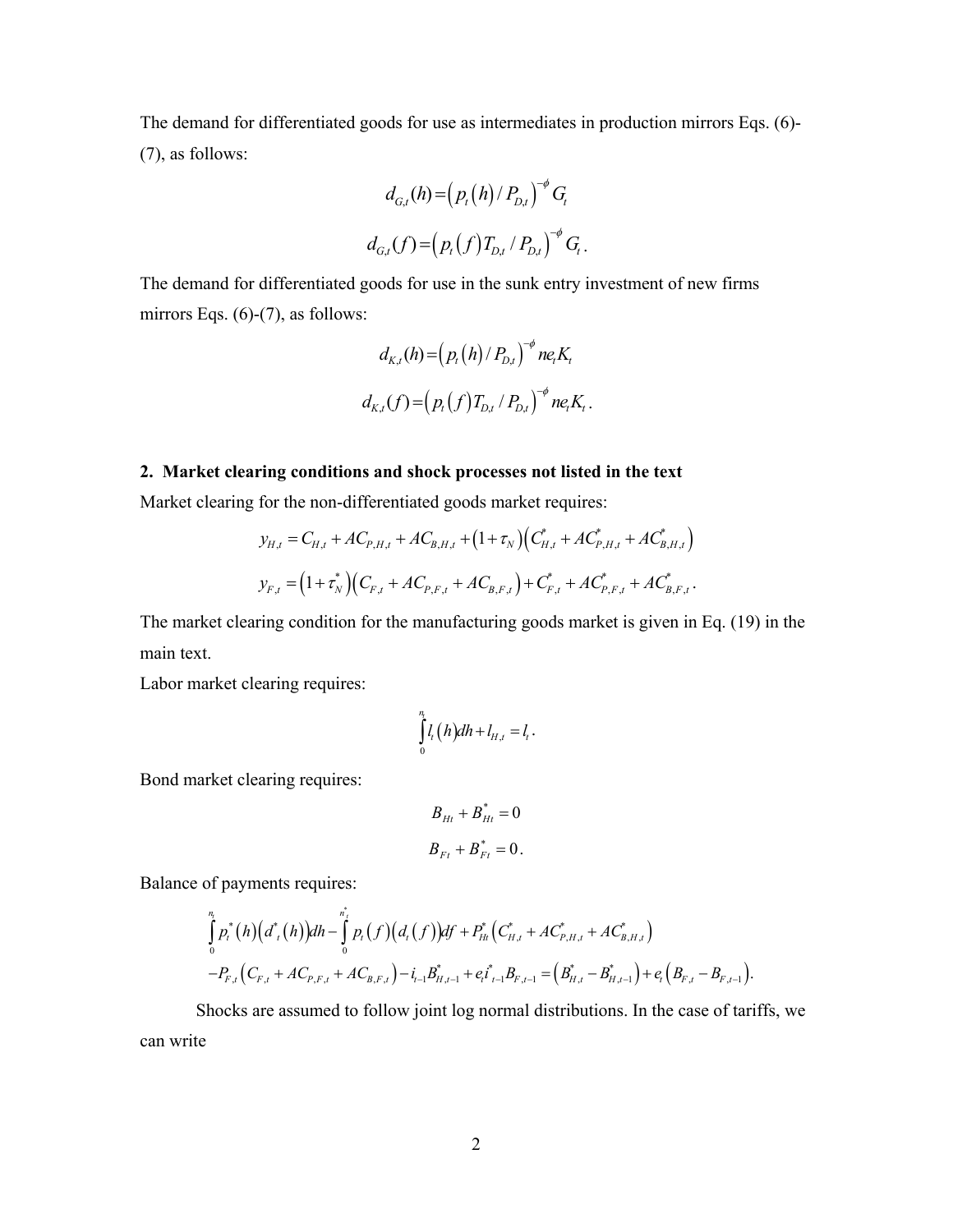$$
\begin{bmatrix} \log T_{D,t} - \log \overline{T_D} \\ \log T_{D,t}^* - \log \overline{T_D^*} \\ \log T_{N,t} - \log \overline{T_N} \\ \log T_{N,t}^* - \log \overline{T_N^*} \end{bmatrix} = \rho_r \begin{bmatrix} \log T_{D,t-1} - \log \overline{T_D} \\ \log T_{D,t-1}^* - \log \overline{T_D^*} \\ \log T_{N,t-1} - \log \overline{T_N} \\ \log T_{N,t-1}^* - \log \overline{T_N^*} \end{bmatrix} + \varepsilon_{Tr}
$$

with autoregressive coefficient matrix  $\rho_r$ , and the covariance matrix  $E\left[\varepsilon_n \varepsilon_n\right]$ . In the case of productivity shocks:

$$
\begin{bmatrix} \log \alpha_{D,t} - \log \overline{\alpha_D} \\ \log \alpha_{N,t} - \log \overline{\alpha_N} \end{bmatrix} = \rho_A \begin{bmatrix} \log \alpha_{D,t-1} - \log \overline{\alpha_D} \\ \log \alpha_{N,t-1} - \log \overline{\alpha_N} \end{bmatrix} + \varepsilon_{At}
$$

with autoregressive coefficient matrix  $\rho_A$ , and the covariance matrix  $E\left[\varepsilon_{A} \varepsilon'_{At}\right]$ . Foreign productivity follows an analogous process.

In the case of markup shocks:

$$
\begin{bmatrix} \log T_{M U,t} - \log \overline{T_{M U}} \\ \log T_{M U,t}^* - \log \overline{T_{M U}^*} \end{bmatrix} = \rho_{M U} \begin{bmatrix} \log T_{M U,t} - \log \overline{T_{M U}} \\ \log T_{M U,t}^* - \log \overline{T_{M U}^*} \end{bmatrix} - \varepsilon_{M U t}
$$

# **3. Price-setting equations assuming stickiness in the local currency (LCP model)**

Under the assumption that firms set separate prices in the two markets, in units of domestic currency for sale in the domestic market, and in units of foreign currency for sale in the foreign market, the price setting equations (Eqns. 23-24) are replaced by the following:

$$
p_{t}(h) = \frac{\phi}{\phi - 1} m c_{t} + \frac{\psi_{P}}{2} \left( \frac{p_{t}(h)}{p_{t-1}(h)} - 1 \right)^{2} p_{t}(h) - \psi_{P} \frac{1}{\phi - 1} \left( \frac{p_{t}(h)}{p_{t-1}(h)} - 1 \right) \frac{p_{t}(h)^{2}}{p_{t-1}(h)}
$$

$$
+ \frac{\beta \psi_{P}}{\phi - 1} E_{t} \left[ \frac{\mu_{t}}{\mu_{t+1}} \frac{\Omega_{H,t+1}}{\Omega_{H,t}} \left( \frac{p_{t+1}(h)}{p_{t}(h)} - 1 \right) \frac{p_{t+1}(h)^{2-\phi}}{p_{t}(h)^{1-\phi}} \right]
$$

and

$$
p_{t}^{*}(h) = \frac{\phi}{\phi - 1} \frac{mc_{t}(1 + \tau_{D_{t}})}{e_{t}} + \frac{\psi_{P}}{2} \left( \frac{p_{t}^{*}(h)}{p_{t-1}^{*}(h)} - 1 \right)^{2} p_{t}^{*}(h) - \frac{1}{\phi - 1} \psi_{P} \left( \frac{p_{t}^{*}(h)}{p_{t-1}^{*}(h)} - 1 \right) \frac{p_{t}^{*}(h)^{2}}{p_{t-1}^{*}(h)}
$$
  
+  $\beta \frac{\psi_{P}}{\phi - 1} E_{t} \left[ \frac{\mu_{t}}{\mu_{t+1}} \frac{\Omega_{H,t+1}^{*}}{\Omega_{H,t}^{*}} \left( \left( \frac{p_{t+1}^{*}(h)}{p_{t}^{*}(h)} - 1 \right) \frac{e_{t+1}}{e_{t}} \frac{p_{t+1}^{*}(h)^{2-\phi}}{p_{t}^{*}(h)^{1-\phi}} \right) \right]$   
where  $\Omega_{H,s} = \left( \frac{p_{s}(h)}{P_{D,s}} \right)^{-\phi} \left( C_{D,s} + G_{s} + ne_{s} (1 - \theta_{K}) K_{s} + AC_{P,D,s} + AC_{B,D,s} \right) \frac{1}{\mu_{s}}$ , and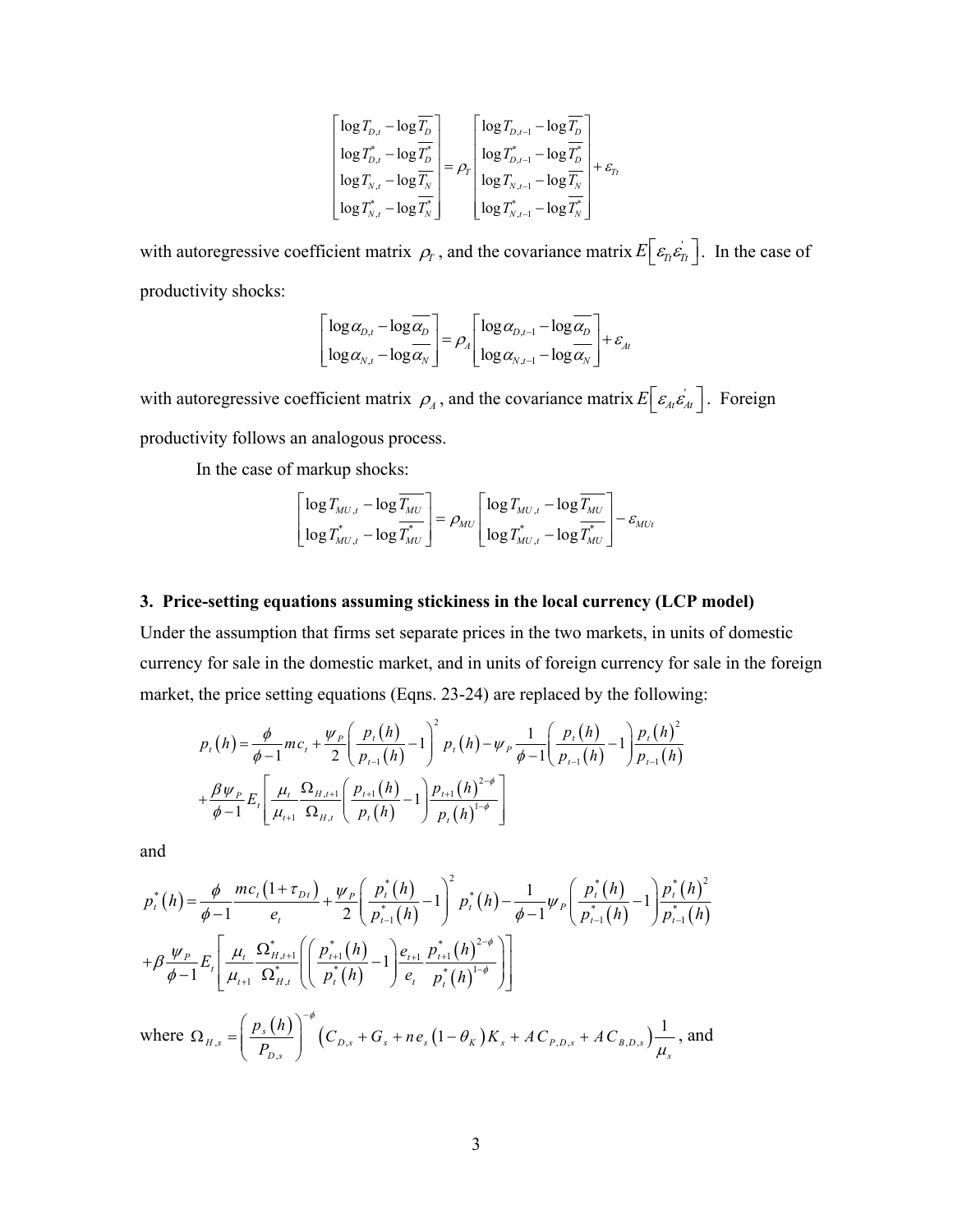$$
\Omega_{H,s}^* = \left(\frac{(1+\tau_{D})p_s(h)}{e_s P_{D,s}^*}\right)^{-\phi} \left(C_{D,s}^* + G_s^* + n e_s^* (1-\theta_K)K_{s}^* + A C_{P,D,s}^* + A C_{B,D,s}^* \right) \frac{1}{\mu_s}.
$$

## **4. Selection of parameter values for numerical experiments**

Where possible, parameter values are taken from standard values in the literature. See table Risk aversion is set at  $\sigma = 2$ ; labor supply elasticity is set at  $1/\psi = 1.9$  following Hall (2009). Consistent with a quarterly frequency,  $\beta = 0.99$ .

The price stickiness parameter is set at  $\psi_p$ =49, a value which implies in simulations of a productivity shock that approximately three quarters the firms resetting price after the first year. <sup>1</sup> The firm death rate is set at  $\delta = 0.025$ . The mean sunk cost of entry is normalized to the value  $K=1$ , and the adjustment cost parameter for new firm entry,  $\lambda$ , is taken from Bergin and Corsetti (2020). The share of intermediates in differentiated goods production follows Bergin and Corsetti (2020) to a modest value of  $\zeta = 1/3$ .

To choose parameters for the differentiated and non-differentiated sectors we draw on Rauch (1999). In the two-sector version of the model, we choose  $\theta$  so that differentiated goods represent 55 percent of U.S. trade in value; in the one-sector version  $\theta =1$ . We assume the two countries are of equal size with no exogenous home bias,  $v = 0.5$ , but allow trade costs to determine home bias ratios. To set the elasticities of substitution within the differentiated and non-differentiated sectors we draw on the estimates by Broda and Weinstein (2006), classified by sectors based on Rauch (1999). The Broda and Weinstein (2006) estimate of the elasticity of substitution between differentiated goods varieties is  $\phi$  =5.2 (the sample period is 1972-1988). The corresponding elasticity of substitution for non-differentiated commodities is  $\eta = 15.3$ . We initially adopt a Cobb-Douglas specification for the aggregator function combining the two sectors ( $\xi \rightarrow 1$ ), but sensitivity analysis will report results for alternative calibrations of this parameter.

 1 As is well understood, a log-linearized Calvo price-setting model implies a stochastic difference equation for inflation of the form  $\pi = \beta E_i \pi_{H} + \lambda m_i$ , where *mc* is the firm's real marginal cost of production, and where  $\lambda = (1-q)(1-\beta q)/q$ , where q is the constant probability that a firm must keep its price unchanged in any given period. The Rotemberg adjustment cost model used here gives a similar log-linearized difference equation for inflation, but with  $\lambda = \phi/\psi_{P}$ . Under our parameterization, an adjustment cost parameter of  $\psi_p$  = 49 implies a Calvo probability of not changing price *q* = 0.725. This implies that 27.5% of firms have reset price after one quarter, and that  $72\%$  ( $1-0.725<sup>4</sup>$ ) of firms have reset after one year.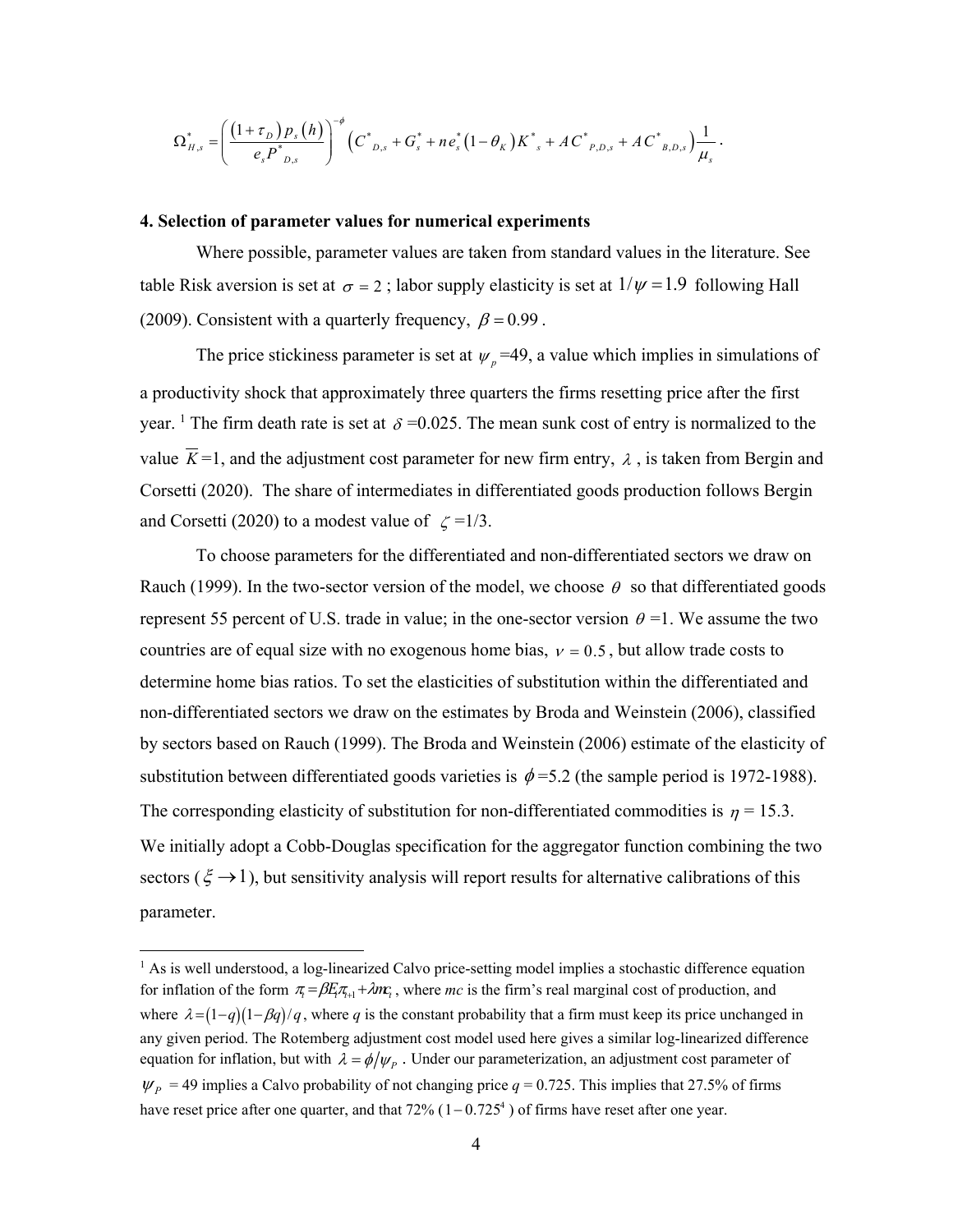To set trade costs, we calibrate  $\tau_p$  so that exports represent 26% of GDP, as is the average in World Bank national accounts data for OECD countries from 2000-2017.<sup>2</sup> This requires a value of  $\tau_p$  =0.44.<sup>3</sup> This is somewhat larger than the value of 0.25 used for trade costs in Obstfeld and Rogoff, (2001), but it is small compared to some trade estimates, such as 1.7 suggested by Anderson and van Wincoop 2004, and adopted by Epifani and Gancia (2017). We follow the standard assumption of trade models that the homogeneous good is traded frictionlessly ( $\tau_{N}$  =0).

Calibration of policy parameters for the historical monetary policy Taylor rule are taken from Coenen, et al. (2010):  $\gamma_i = 0.7$ ,  $\gamma_p = 1.7$ ,  $\gamma_r = 0.1$ .

 The process for tariff shocks is calibrated with a mean value of 1.02 (2 percentage point mean tariff rate) to match U.S. tariff data in Barattieri et al. (2021). The autoregressive parameter is set to 0.56, estimated from Barattieri et al.  $(2021)^4$  The standard deviation of 6 percentage points is taken from Caldara et al. (2020), chosen to capture tariff increases that have been threatened on imports from China and on imports of autos and motor-vehicle parts in 2018-2019.

 When productivity shocks are simulated, we calibrate based on standard values from Backus et al. (1992). Innovations follow a standard deviation of 1% with an international correlation of 0.25. Autoregressive coefficients are chosen as 0.90 on own lags and 0.09 on lags of foreign productivity. Parameterization of markups shocks will be identical to that for tariff shocks, to facilitate comparison.

#### **5. Modifications of model for alternative versions of markup shock**

To specify that markup shocks only affect export prices, the firm budget constraint (20) is modified as follows:

$$
\pi_{t}(h) = p_{t}(h)d_{t}(h) + e_{t}p_{t}^{*}(h)d_{t}^{*}(h)T_{MU,t} - mc_{t}y_{t}(h) - P_{t}AC_{p,t}(h).
$$

which implies that the price setting equation for domestic sales (23) does not include a markup shock, but the equation for exports (24) does, as follows:

 $\overline{a}$ 

<sup>&</sup>lt;sup>2</sup> See https://data.worldbank.org/indicator/NE.EXP.GNFS.ZS?locations=OE.<br><sup>3</sup> To coincide with standard accounting definitions, differentiated goods used.

 $3$  To coincide with standard accounting definitions, differentiated goods used as intermediates are included in the measure of exports, and excluded in the measure of GDP, as is appropriate. 4

<sup>&</sup>lt;sup>4</sup> We do not adopt the standard deviation of shocks estimated in Barattieri et al  $(2021)$ , as these estimates are based on a sample from normal times with low volatility in tariffs compared to the more recent period of Brexit and Trump tariffs.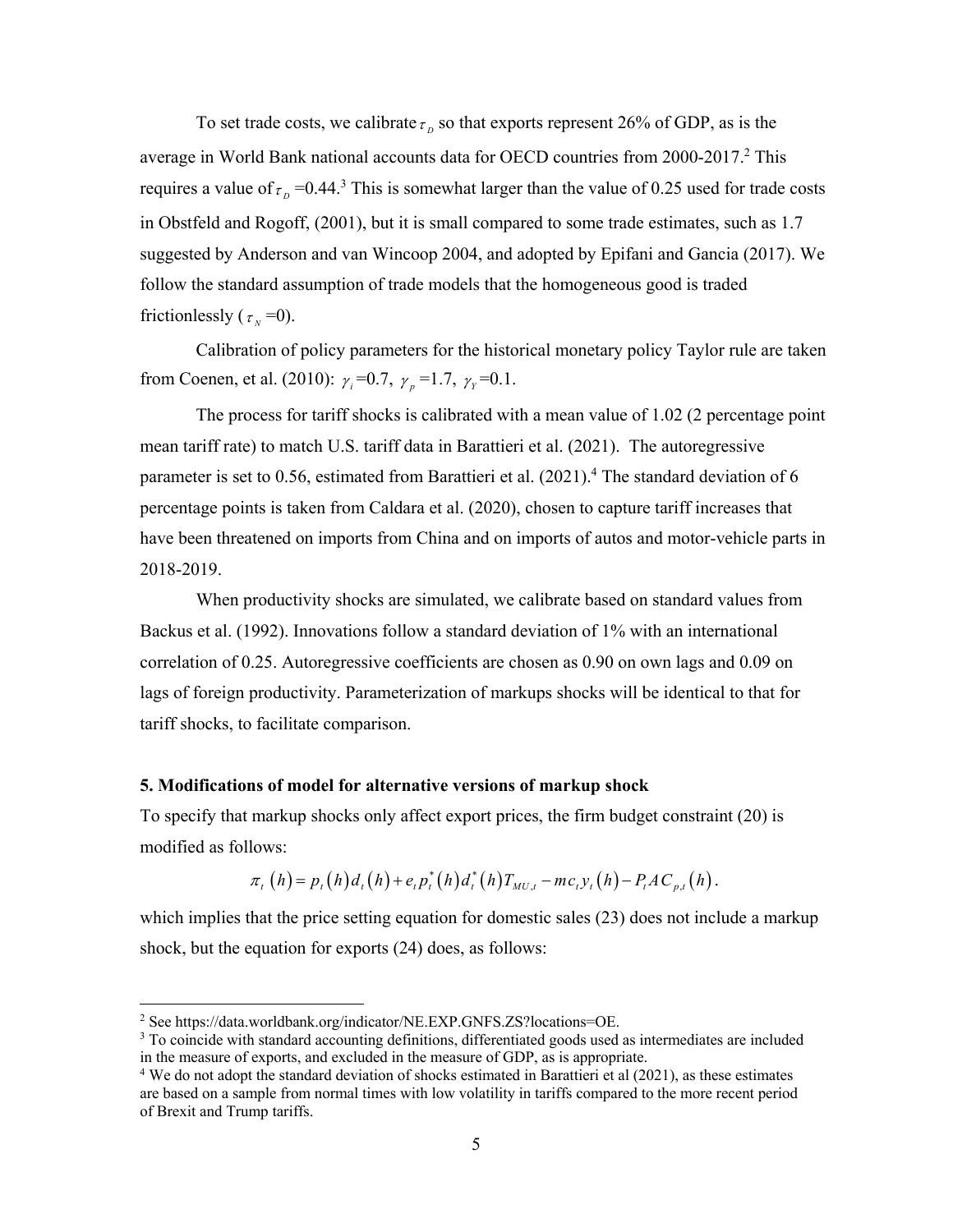$$
p_t^*(h) = \frac{\phi}{(\phi-1)T_{MU,t}} \frac{(1+\tau_D)mc_t}{e_t} + \frac{\psi_P}{2} \left(\frac{p_t^*(h)}{p_{t-1}^*(h)} - 1\right)^2 p_t^*(h) - \psi_P \frac{1}{\phi-1} \left(\frac{p_t^*(h)}{p_{t-1}^*(h)} - 1\right) \frac{p_t^*(h)^2}{p_{t-1}^*(h)} + \frac{\psi_P}{\phi-1} E_t \left[\beta \frac{\Omega_{t+1}^*}{\Omega_t^*} \left(\frac{p_{t+1}^*(h)}{p_t^*(h)} - 1\right) \frac{p_{t+1}^*(h)^2}{p_t^*(h)}\right]
$$

In addition, the government budget constraint (31) becomes:

$$
T_{t} = (M_{t} - M_{t-1}) + (T_{D,t} - 1) n_{t-1}^{*} d_{t}(f) + (1 - T_{MU,t}) n_{t-1}^{*} d_{t}(f)
$$
  
+ 
$$
(T_{N,t} - 1)(C_{F,t} + AC_{P,F,t} + AC_{B,F,t})
$$

Next, specifying an international swap of revenue from the markup shocks in each country requires the home government budget constraint be modified further:

$$
T_{t} = (M_{t} - M_{t-1}) + (T_{D,t} - 1)n_{t-1}^{*}d_{t}(f) + (1 - T_{MU,t}^{*})n_{t-1}d_{t}^{*}(h) + (T_{N,t} - 1)(C_{F,t} + AC_{P,F,t} + AC_{B,F,t})
$$

Finally, specifying that markup shock for exports are placed outside of price stickiness implies the price setting rule (24) becomes the following (conditional on maintaining the specification above that markup shocks do not affect domestic prices):

$$
p_t^*(h) = \frac{(1+\tau_D)}{e_t T_{MU,t}} p_t(h).
$$

### **6. Model with low pass-through of tariffs to consumer prices**

In this section, we investigate the sensitivity of our results to the degree of pass-through of tariffs to consumer prices. The motivation from this exercise comes from empirical studies that, utilizing data from the recent trade war, have documented a high degree of pass-through of tariffs to import prices measured at the dock, but have produced mixed evidence on the passthrough to prices at the consumer level. We will show that extending our model to account for distribution can bring our analysis closely in line with a realistic account of differences in tariff pass-through at the dock and at consumer level. Remarkably, our main conclusions and results remain broadly unaffected in this exercise.

## **6.1 Empirical motivation for low tariff pass-through**

The empirical literature on tariff pass-through has flourished after 2016, due to the combined effects of Brexit and the aggressive trade initiatives by the Trump administration. Based on regressions of U.S. import price indexes controlling for inflation, Cavallo et al.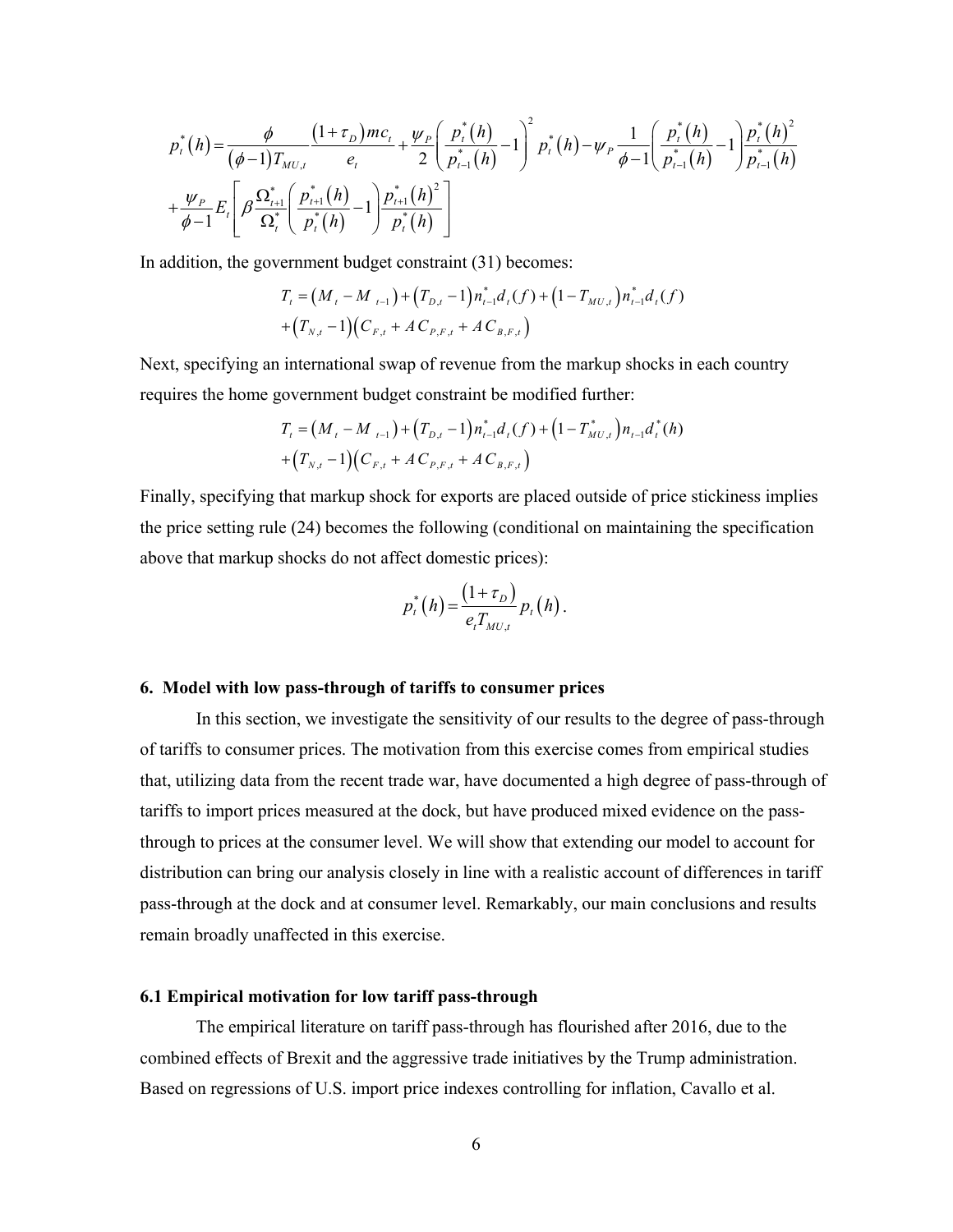(2019) find that, for a typical good imported from China, only 7.5% of a tariff increase is offset by a drop in price set by the exporter: the pass-through to prices at the dock is 92.5%. When additional controls are included in the regression, the change in exporter price is insignificantly different from zero, implying a pass-through indistinguishable from 100%. Looking at retail prices, however, the same authors find mixed results, differentiated by product. By way of example, pass-through appears high for washing machines, initially slow but eventually high pass-through for tires, and low pass-through for bicycles. Flaaen et al. (2020) find a passthrough as low as 21% for washing machines after the 2016 anti-dumping duties on China; and in a range between 58% and 125% after the 2018 tariffs on Chinese exports (depending on estimation method). Both Flaaen et al. (2020) and Cavallo et al. (2019) highlight that tariffs led to a similar degree of price rise across washing machine brands directly affected by the tariffs, and other brands, including domestic brands, not affected directly by the tariff.<sup>5</sup>

Our benchmark model with PCP fits the empirical evidence of nearly complete passthrough of tariffs to import prices at the dock. Price stickiness at the dock increases the degree of tariff pass-through, since it precludes producers from adjusting their export price to offset tariffs imposed on importers. To underscore this point, using as our reference the case of a unilateral foreign tariff in the two-sector sticky-price model with constant money growth, we find that pass-through of the tariff to the import price at the dock is  $100\%$ <sup>6</sup>. In the flexible price version of the model, exporters would lower the ex-tariff price by 5.7%, implying a passthrough of 94.3%.

The fit of our benchmark model in terms of pass-through to retail prices is more difficult to evaluate, given the range of estimates in the recent empirical literature. In the reference case of the model singled out above, we find that the pass-through of the tariff to the sectoral consumer price index of differentiated goods in the foreign country (which includes

 $\overline{a}$ 

 $<sup>5</sup>$  Cavallo et al. (2019) interpret this as evidence that the direct effect of the tariff on import prices was close</sup> to zero – estimating regressions based on a comparison of brands directly affected by the tariff and those not affected, they find that a 20 percent tariff is associated with only a 0.9 percent increase in the retail prices of affected household goods, and a 1.4 percent increase in the retail prices of affected electronics products after one year. In contrast, Flaaen et al. (2020) attribute the similarity among affected and unaffected brands to factors such as rising materials costs or to domestic producers using their market power to raise prices. 6 To measure pass-through to an import price index, we can define a data-consistent import price index that

holds constant the number of varieties:  $\hat{P}_{Mt} = \left(\overline{n}\left(p_t^*\left(h\right)T_{D,t}^*\right)^{1-\phi}\right)^{\frac{1}{1-\phi}} = \overline{n^{1-\phi}}p_t^*\left(h\right)T_{D,t}^*$ . The percentage change from steady state for this index will be identical to that simply of the foreign import price of a representative home variety:  $p_t^*(h)T_{D,t}^*$ .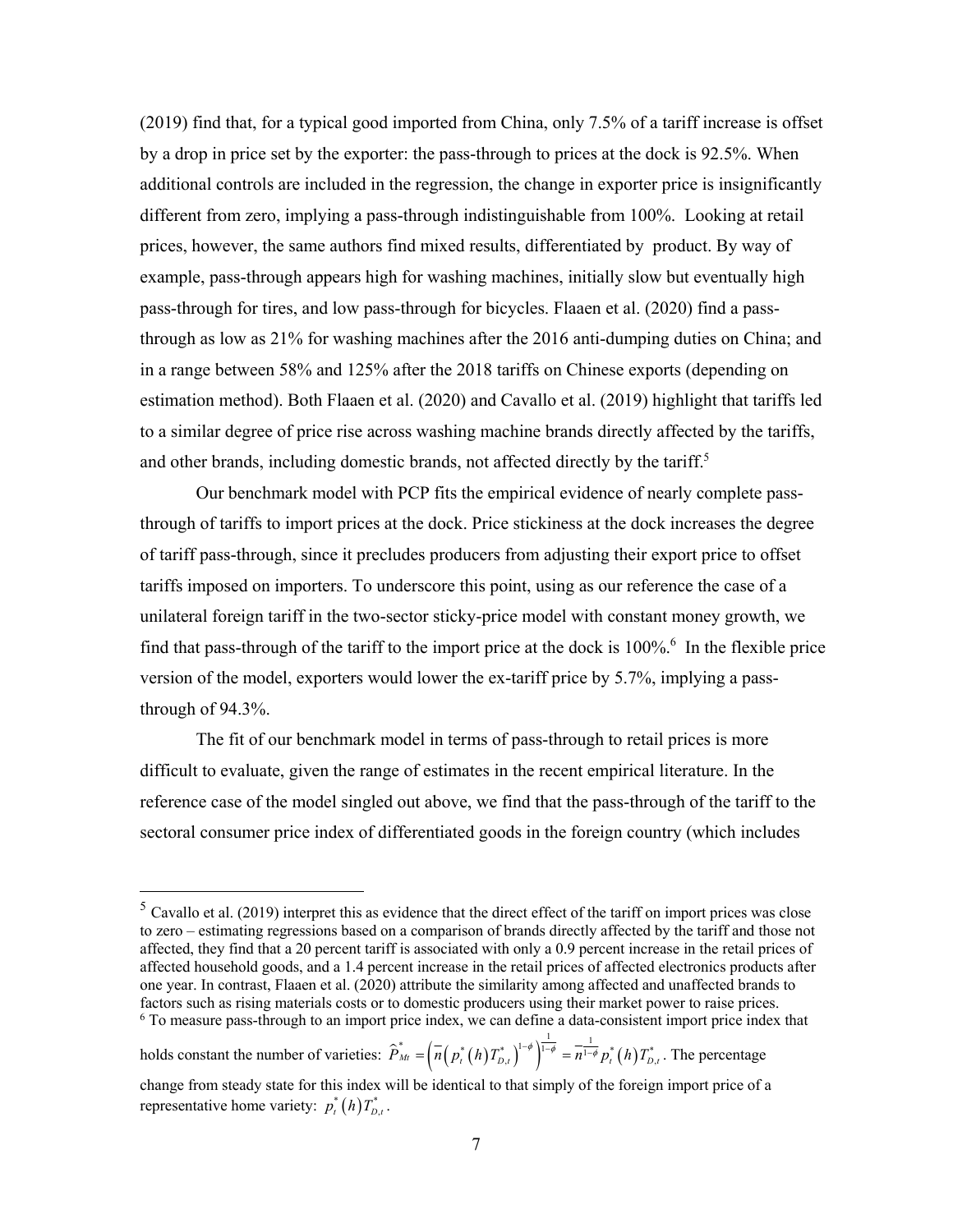both domestic and imported varieties) is a modest 24.3%, owing largely to home bias in this sector.<sup>7</sup> This compares favorably with the pass-through to consumer prices Flaaen et al. (2020) estimate for 2016 China duties, but is smaller than the pass–through the same authors estimate for the 2018 tariffs. It is higher than the values (close to zero) estimated in Cavallo et al. (2019).

Price stickiness in local currency (LCP) does not reduce tariff pass-through in the model. In the scenario of a unilateral foreign tariff in the two-sector model with constant money growth policy, depicted in Figure 5, home exporters actually *raise* their ex-tariff export price. The pass-through of the tariff to the import price is 108.7%, larger than the 100% found for the PCP model; the pass-through to the consumer price index of differentiated goods is 26.7%, similar but slightly higher than for the PCP model. As noted above, tariffs are imposed directly on the importer: if the exporter leaves its supply price at its pre-tariff level, the importer will have to have to adjust its supply price to the full extent of tariff, or suffer a drop in its margin.

#### **6.2 Modified model with distribution**

 $\overline{a}$ 

Hereafter, to account for a moderate degree of tariff pass-through at consumer level, we model the incidence of local production inputs and/or distribution on the price of imports faced by consumers. We extend the model in the spirit of Corsetti and Dedola (2005), positing that, realistically, consumers do not purchase imported differentiated varieties directly from producers. Consumer goods combine imported goods with domestic labor and home differentiated domestic goods as inputs. Analytically, we now specify the consumption index

without the direct inclusion of imported varieties:  $C_{D,t} \equiv \int_{0}^{\pi} c_t(h) \frac{\phi - 1}{\phi} dh \Big|_{0}^{\phi - 1}$  $\overline{0}$ *t n*  $C_{D,t} \equiv \int c_t(h) \overline{\phi} dh$ φ  $\phi-1$   $\phi$  $\int_{c}^{\eta_t}$   $\left(h\right)^{\frac{\phi-1}{\phi}}$  dh  $=\left(\int_{0}^{R} c_{i}(h)^{\frac{r-1}{\phi}} dh\right)$ , and correspondingly

change in the consumer price indexes and demand equations in the main text (Eqs. 4-7) as follows:

$$
C_{D,t} = \theta \left( P_{D,t}^C / P_t^C \right)^{-\xi} C_t
$$

$$
C_{N,t} = (1 - \theta) \left( P_{N,t} / P_t^C \right)^{-\xi} C_t
$$

<sup>&</sup>lt;sup>7</sup> We can define a data-consistent price index for foreign differentiated goods holding the number of varieties fixed:  $\hat{P}_{D,t}^* \equiv \left(\overline{n}^* p_t^* (f)^{1-\phi} + \overline{n} (p_t^* (h) T_{D,t}^*)^{1-\phi}\right)^{\frac{1}{1-\phi}}$ .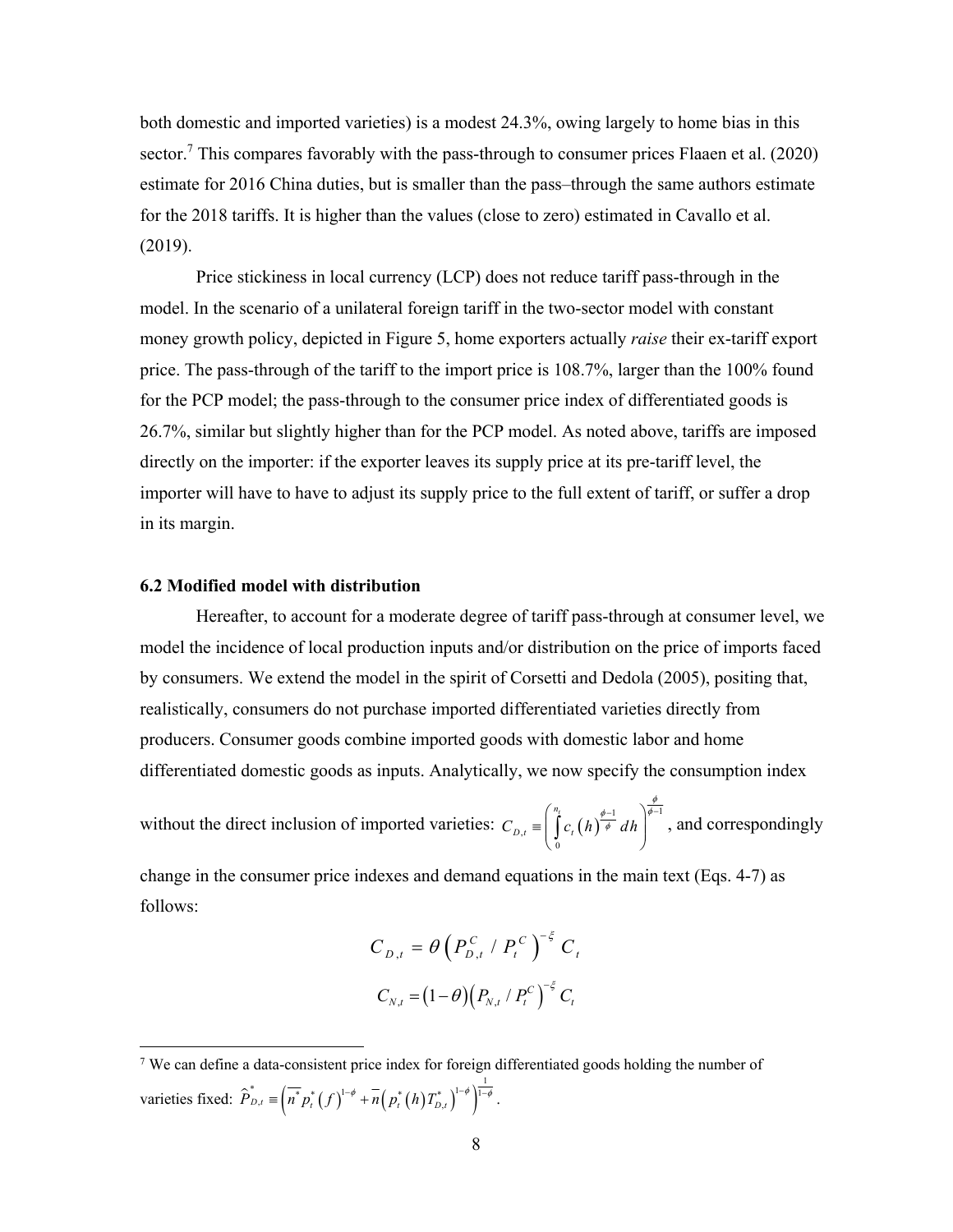$$
c_{t}(h) = \left(p_{t}(h) / P_{D,t}^{C}\right)^{-\phi} C_{D,t}
$$

$$
c_{t}(f) = 0,
$$

where we define additional price indexes specific to consumption:

$$
P^C_{D,t}=\left(n_{_t}P_t\left(h\right)^{1-\phi}\right)^{\frac{1}{1-\phi}} \nonumber\\ P^C_t=\left(\theta P^{C\,\,1-\xi}_{D,t}+\big(1-\theta\big)\big(P_{N,t}\big)^{1-\xi}\right)^{\frac{1}{1-\xi}}.
$$

To be clear: given the roundabout production structure, domestic firms use imported differentiated goods as inputs, hence households do consume foreign differentiated goods indirectly. They purchase them from domestic firms that combine them with home differentiated goods and additional labor inputs, according to the extended production function shown in the appendix. One can interpret this labor and material inputs as part of a domestic distribution cost. Consistently, we recalibrate the trade cost for differentiated goods ( $\tau_p$  = 0.23) to maintain the same ratio of imports as a share of GDP as in the benchmark version of the model.

#### **6.3 Simulation results for modified model with low tariff pass-through**

 This version of the model is able to reconcile the empirical evidence of a near zero pass-through to consumers, with a near perfect pass-through at the dock, both for PCP and LCP versions of price stickiness. Simulating a foreign tariff shock on home exports in the two-sector model with a constant money growth rule, we find that, for the PCP case, pass-through at the dock is 99.0% for a given imported variety; pass-through to the consumer price index of differentiated goods is actually negative, and equal to -14.25%, in the initial period of the shock. Under a suboptimal constant money growth rule, the tariff has the counterintuitive effects of lowering the prices of differentiated goods faced by consumers, since, for lack of stabilization, the economic slows down causes wages and hence marginal costs of domestic producers to fall markedly. One year after the shock, the pass-through to consumer prices rises to 23.8%. Results are similar under LCP price stickiness: the tariff pass-through to consumer prices is -16.6% in the initial period of the shock, 26.7% one year later.

 In light of the similarity of PCP and LCP specifications in terms of matching the empirical pass-through of the tariff, we focus our discussion on the PCP economy, allowing for

9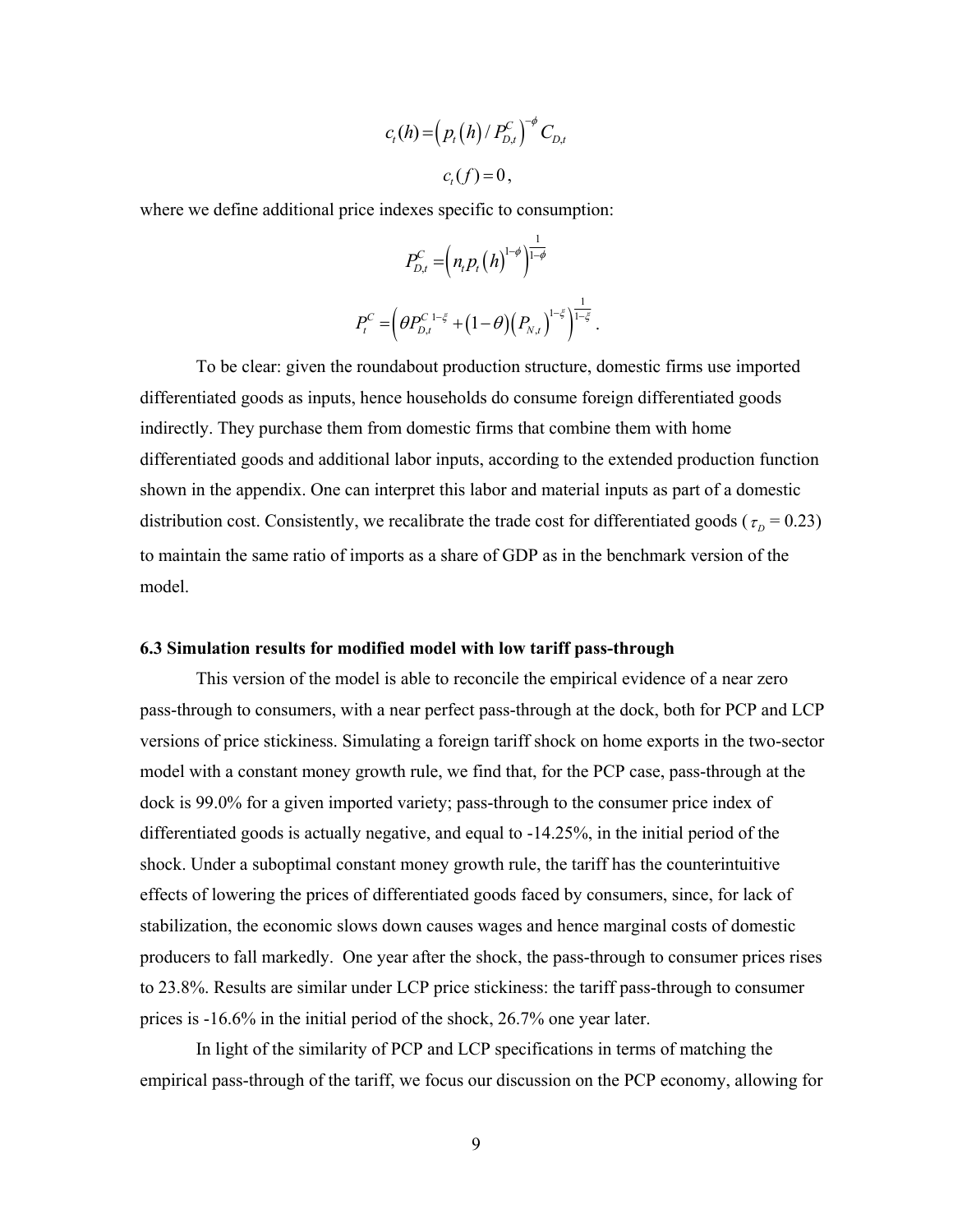either unilateral or symmetric shocks. Simulation results are reported in Appendix Figure 16 (unilateral shock) and Appendix Figure 17 (symmetric shock). In our distribution-augmented two-sector model, the optimal policy and macroeconomic dynamics in response are close to our baseline---i.e., it is only moderately affected by the degree of tariff pass-through to consumer prices. Relative to our baseline, a low pass-through to consumer prices only slightly dampens the transmission of the shock to GDP and the interest rate change mandated by optimal policy.

 Key to this remarkable result is the use of imports as intermediates. Even if the tariff does not impact consumer prices on a one-to-one basis, it still has large effects on GDP and other macroeconomic aggregates through the demand for imported intermediate goods by domestic producers. On impact, Home GDP falls 1.45% in the low pass-through specification, compared to 2.06% in the benchmark model (shown in Figure 3). Consequently, the optimal policy calls for a similarly strong expansionary response to moderate the macroeconomic effects of the tariff, with a home interest rate cut (by 0.53 percentage points, compared to a cut of 0.54 percentage points in the benchmark model shown in Figure 3). In a symmetric tariff war shock, a low tariff pass through to consumer prices even amplifies the home contraction: in our no-policy specification, GDP falls by 2.71%, versus 1.86% for the benchmark case. We conclude that a low pass-through to consumer prices does not necessarily moderate the macroeconomic effects of tariff shocks, nor reduces the need for a thorough assessment of the correct monetary policy response.

### **References**

- Anderson, James E. and Eric van Wincoop, 2004. "Trade Costs," *Journal of Economic Literature* 42, 691-751.
- Backus, David K., Patrick J. Kehoe and Finn E. Kydland, 1992. "International Real Business Cycles," *Journal of Political Economy* 100, 745-775.
- Broda, Christian and David E. Weinstein, 2006. "Globalization and the Gains from Variety," *The Quarterly Journal of Economics* 121, 541-585.
- Epifani, P. and G. Gancia, 2017. "Global Imbalances Revisited: The Transfer Problem and Transport Costs in Monopolistic Competition," *Journal of International Economics* 108, 99-116.
- Hall, Robert E., 2009. "By How Much Does GDP Rise If the Government Buys More Output?" *Brookings Papers on Economic Activity* 2, 183–231.
- Obstfeld, Maurice and Rogoff, Kenneth, 2001. "The Six Major Puzzles in International Macroeconomics: Is There a Common Cause?" in: NBER Macroeconomics Annual 2000, Volume 15, pages 339-412 National Bureau of Economic Research, Inc.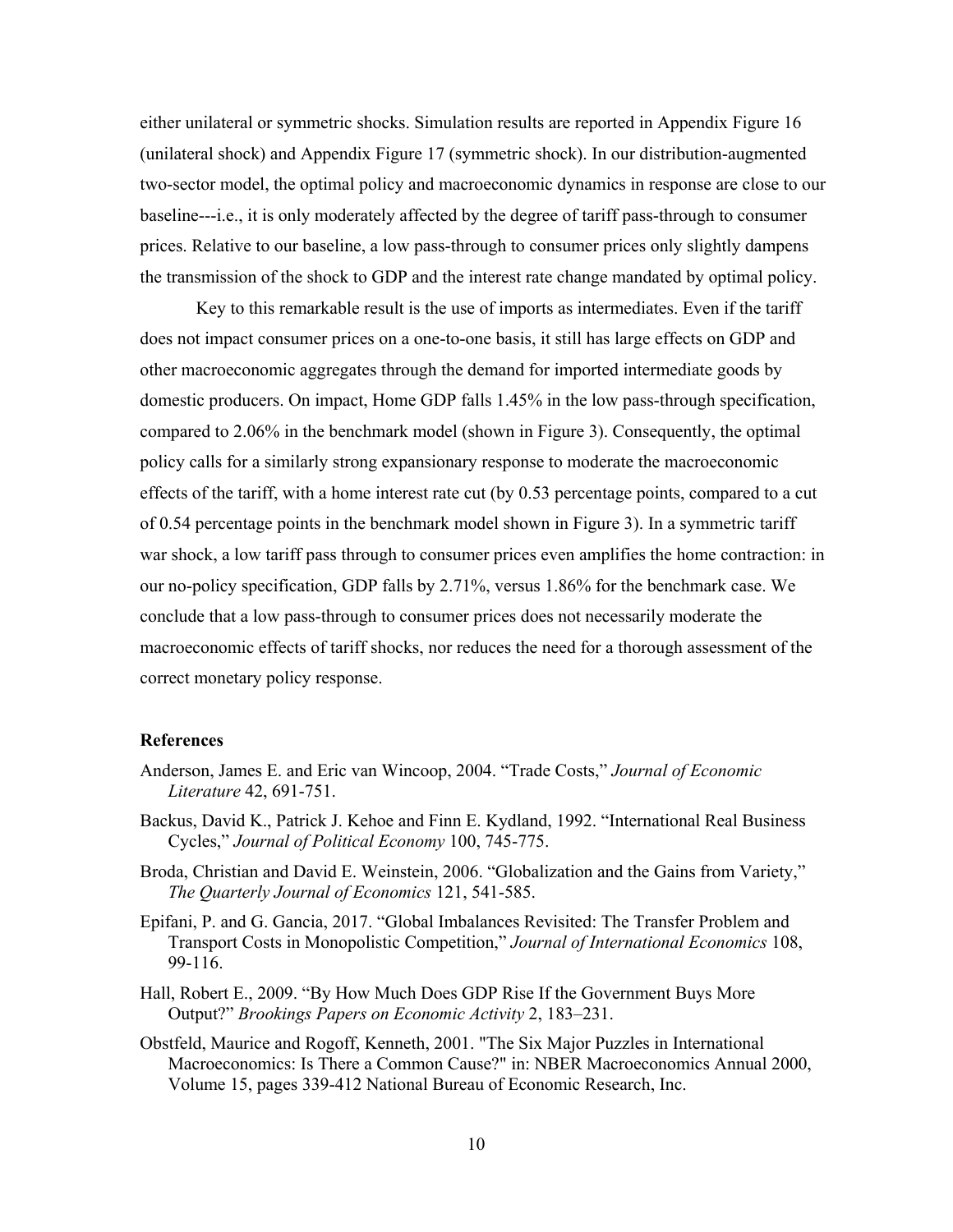- Rauch, James E., 1999. "Networks Versus Markets in International Trade," *Journal of International Economics* 48, 7–35.
- World Bank, 2017. "World Bank National Accounts Data: Exports of Goods and Services (% of GDP)." https://data.worldbank.org/indicator/NE.EXP.GNFS.ZS?locations=OE (accessed September 16, 2019).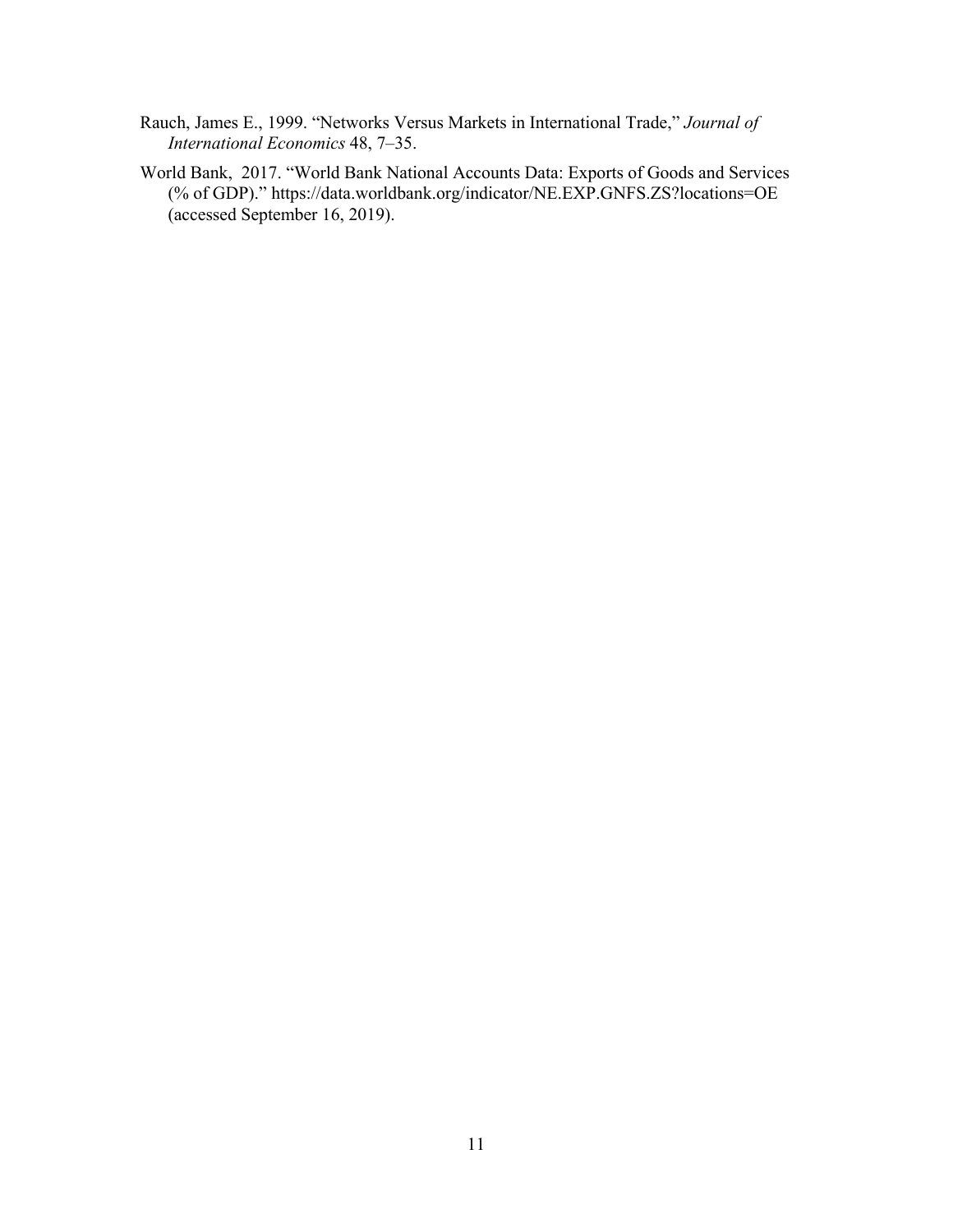|                                                              | One-sector model |          |  |
|--------------------------------------------------------------|------------------|----------|--|
|                                                              | home             | foreign  |  |
| standard deviations in percent (difference from Ramsey case) |                  |          |  |
| <b>GDP</b>                                                   | 3.09             | $-0.60$  |  |
| employment                                                   | 2.60             | 0.72     |  |
| consumption                                                  | $-0.27$          | $-0.08$  |  |
| firm entry investment                                        | $-6.18$          | $-4.17$  |  |
| number of firms                                              | $-1.05$          | $-0.56$  |  |
| inflation                                                    | $-0.27$          | 0.28     |  |
| real exch. rate                                              | $-0.67$          | $-0.67$  |  |
| unconditional means of variables (percent change from        |                  |          |  |
| Ramsey case)                                                 |                  |          |  |
| GDP                                                          | 0.041            | 0.386    |  |
| employment                                                   | 0.027            | 0.054    |  |
| consumption                                                  | $-0.052$         | $-0.025$ |  |
| firm entry investment                                        | $-0.453$         | $-0.240$ |  |
| number of firms                                              | $-0.453$         | $-0.240$ |  |
| Welfare (percent change from Ramsey case, conditional,       |                  |          |  |
| in consumption units):                                       |                  |          |  |
|                                                              | $-0.124$         | $-0.125$ |  |

Appendix Table 1. Moments of variables, and welfare: just foreign tariff shock (one sector model) Comparing Taylor Rule policy to Ramsey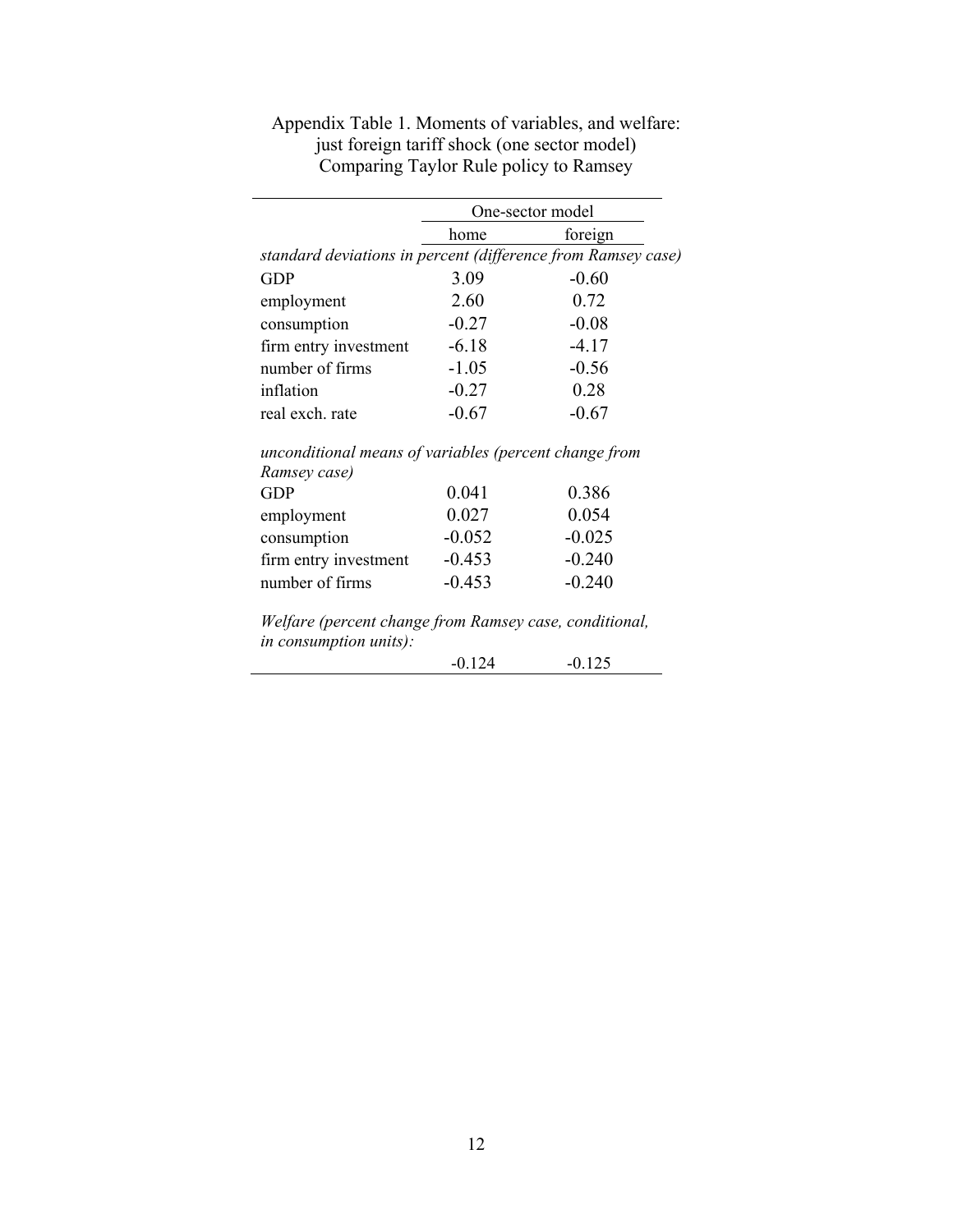|                                                                               |          | One-sector model | Two-sector model |             |  |  |  |  |  |
|-------------------------------------------------------------------------------|----------|------------------|------------------|-------------|--|--|--|--|--|
|                                                                               | Common   | Independent      | Common           | Independent |  |  |  |  |  |
|                                                                               | shock    | shock            | shock            | shock       |  |  |  |  |  |
| standard deviations in percent (difference from Ramsey case)                  |          |                  |                  |             |  |  |  |  |  |
| <b>GDP</b>                                                                    | 1.64     | 0.98             | 0.76             | 0.15        |  |  |  |  |  |
| employment                                                                    | 1.23     | 0.61             | 0.51             | 0.07        |  |  |  |  |  |
| consumption                                                                   | 0.28     | $-0.11$          | 0.05             | 0.04        |  |  |  |  |  |
| firm entry investment                                                         | 6.17     | $-3.10$          | 5.39             | 2.15        |  |  |  |  |  |
| number of firms                                                               | 0.61     | $-0.56$          | 0.59             | 0.36        |  |  |  |  |  |
| inflation                                                                     | $-0.06$  | 0.00             | $-0.29$          | $-0.15$     |  |  |  |  |  |
| real exch. rate                                                               | 0.00     | $-0.75$          | 0.00             | 0.08        |  |  |  |  |  |
| unconditional means of variables (percent change from Ramsey case)            |          |                  |                  |             |  |  |  |  |  |
| <b>GDP</b>                                                                    | 0.045    | 0.020            | 0.019            | 0.039       |  |  |  |  |  |
| employment                                                                    | 0.021    | 0.019            | 0.015            | 0.048       |  |  |  |  |  |
| consumption                                                                   | $-0.011$ | $-0.040$         | $-0.010$         | $-0.047$    |  |  |  |  |  |
| firm entry investment                                                         | $-0.054$ | $-0.209$         | $-0.084$         | $-0.354$    |  |  |  |  |  |
| number of firms                                                               | $-0.054$ | $-0.209$         | $-0.084$         | $-0.354$    |  |  |  |  |  |
| Welfare (percent change from Ramsey case, conditional, in consumption units): |          |                  |                  |             |  |  |  |  |  |
|                                                                               | $-0.084$ | $-0.105$         | $-0.056$         | $-0.122$    |  |  |  |  |  |

| Appendix Table 2. Moments of variables, and welfare: LCP version |
|------------------------------------------------------------------|
| Comparing Taylor Rule policy to Ramsey                           |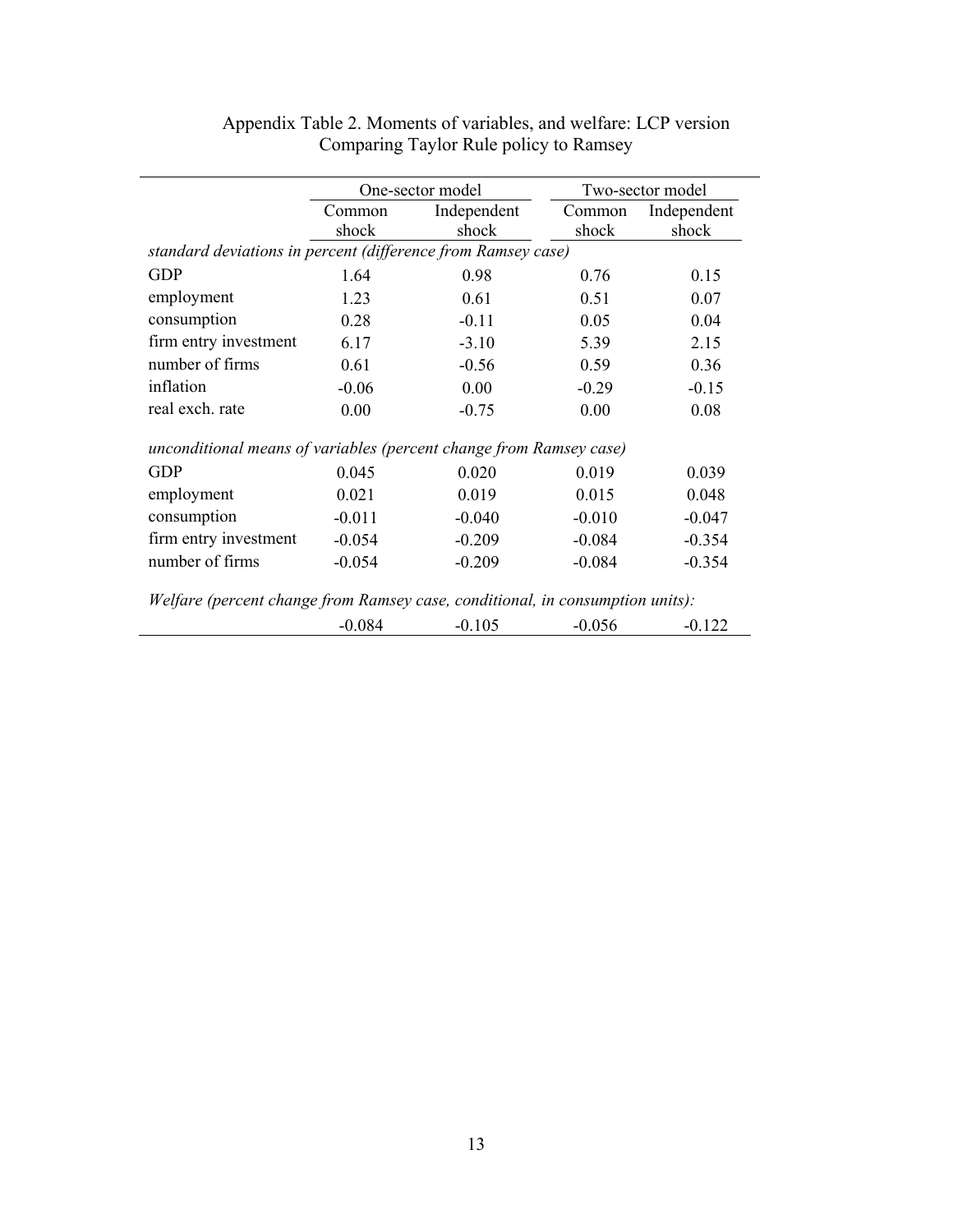|                                                                               |          | common shock |          | independent shock |  |
|-------------------------------------------------------------------------------|----------|--------------|----------|-------------------|--|
|                                                                               | home     | foreign      | home     | foreign           |  |
| standard deviations in percent (difference from Ramsey case)                  |          |              |          |                   |  |
| <b>GDP</b>                                                                    | 1.13     | 0.15         | 0.05     | $-0.05$           |  |
| employment                                                                    | 0.49     | 0.25         | $-0.04$  | 0.00              |  |
| consumption                                                                   | 0.09     | $-0.19$      | $-0.20$  | $-0.26$           |  |
| firm entry investment                                                         | 8.34     | $-6.56$      | $-6.05$  | $-7.83$           |  |
| number of firms                                                               | $-0.56$  | $-3.47$      | $-2.71$  | $-2.88$           |  |
| inflation                                                                     | $-0.53$  | 0.01         | $-0.21$  | 0.11              |  |
| real excn. rate                                                               | $-1.13$  | $-1.13$      | $-0.64$  | $-0.64$           |  |
| unconditional means of variables (percent change from Ramsey case)            |          |              |          |                   |  |
| <b>GDP</b>                                                                    | 0.013    | $-0.005$     | 0.062    | 3.887             |  |
| employment                                                                    | $-0.106$ | 0.178        | $-0.018$ | 0.140             |  |
| consumption                                                                   | 0.162    | $-0.181$     | 0.018    | $-0.131$          |  |
| firm entry investment                                                         | 1.560    | $-1.853$     | 0.120    | $-1.262$          |  |
| number of firms                                                               | 1.560    | $-1.853$     | 0.120    | $-1.262$          |  |
|                                                                               |          |              |          |                   |  |
| Welfare (percent change from Ramsey case, conditional, in consumption units): | 0.362    | $-0.528$     | 0.051    | $-0.331$          |  |

# Appendix Table 3. Moments of variables, and welfare: DCP version Comparing Taylor Rule policy to Ramsey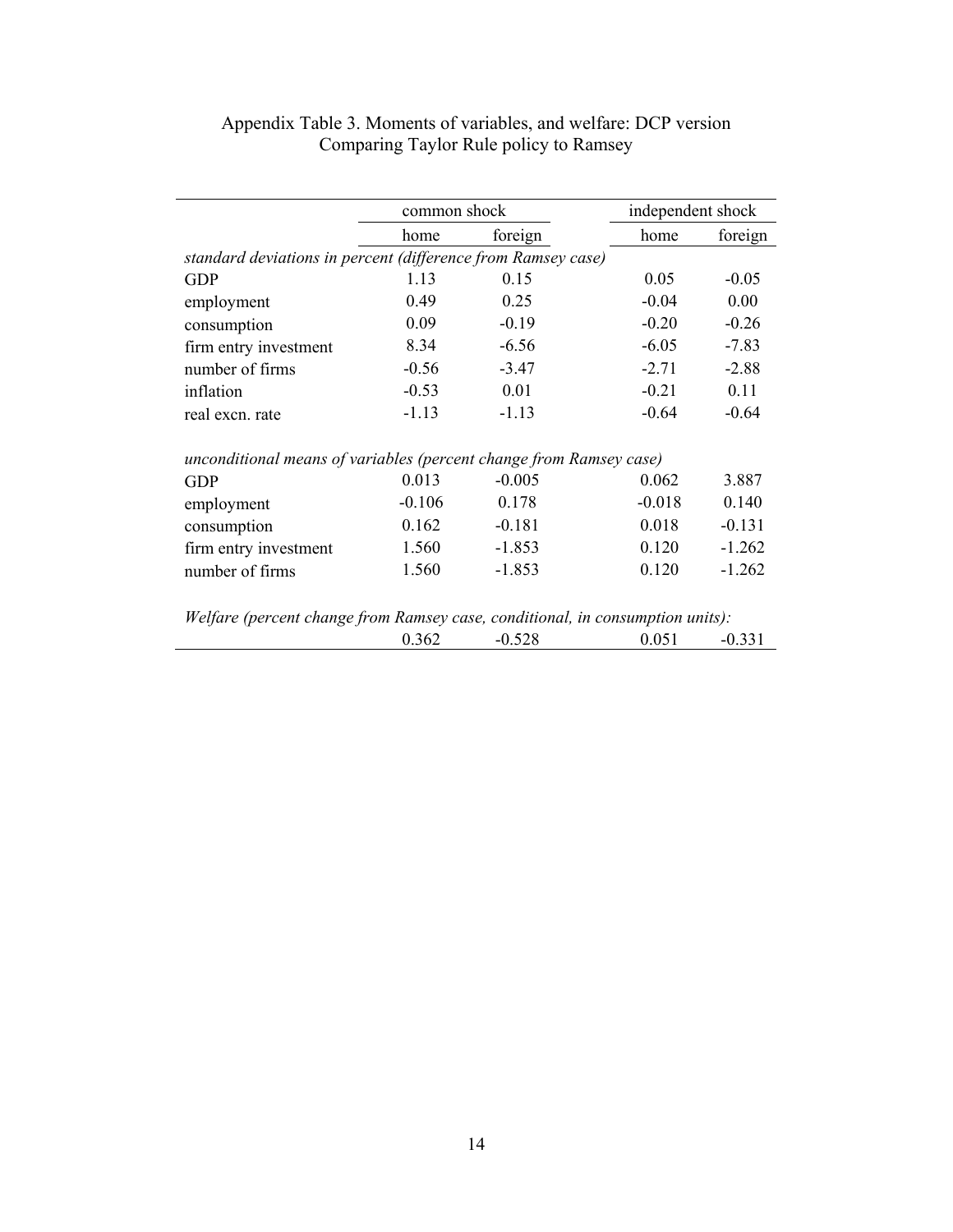



Vertical axis is percent deviation  $(0.01=1\%)$  from steady state levels. Horizontal axis is time (in years).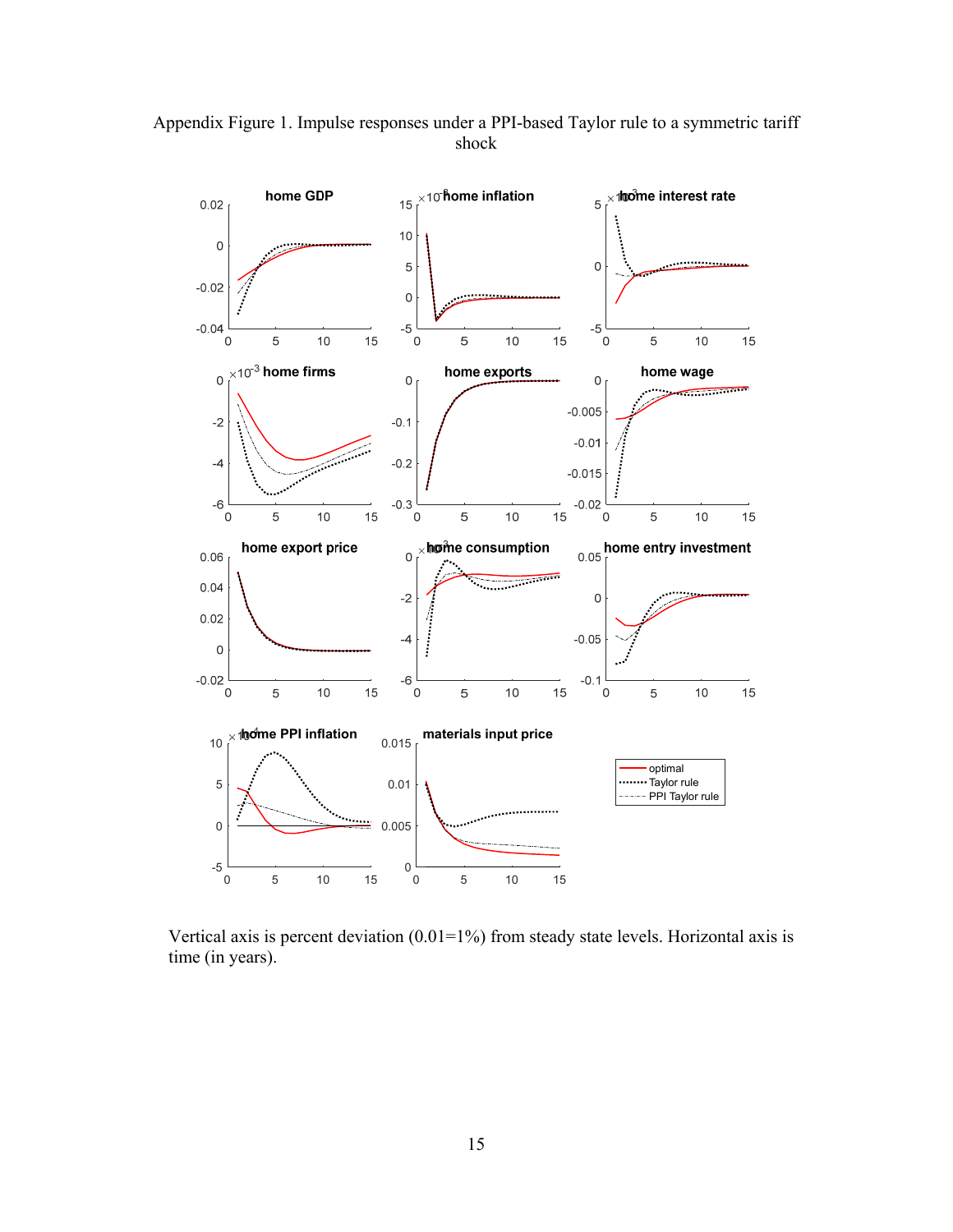

Appendix Figure 2. Sensitivity: impulse responses to a rise in tariff in both countries, under optimal policy

Vertical axis is percent deviation  $(0.01=1\%)$  from steady state levels. Horizontal axis is time (in years).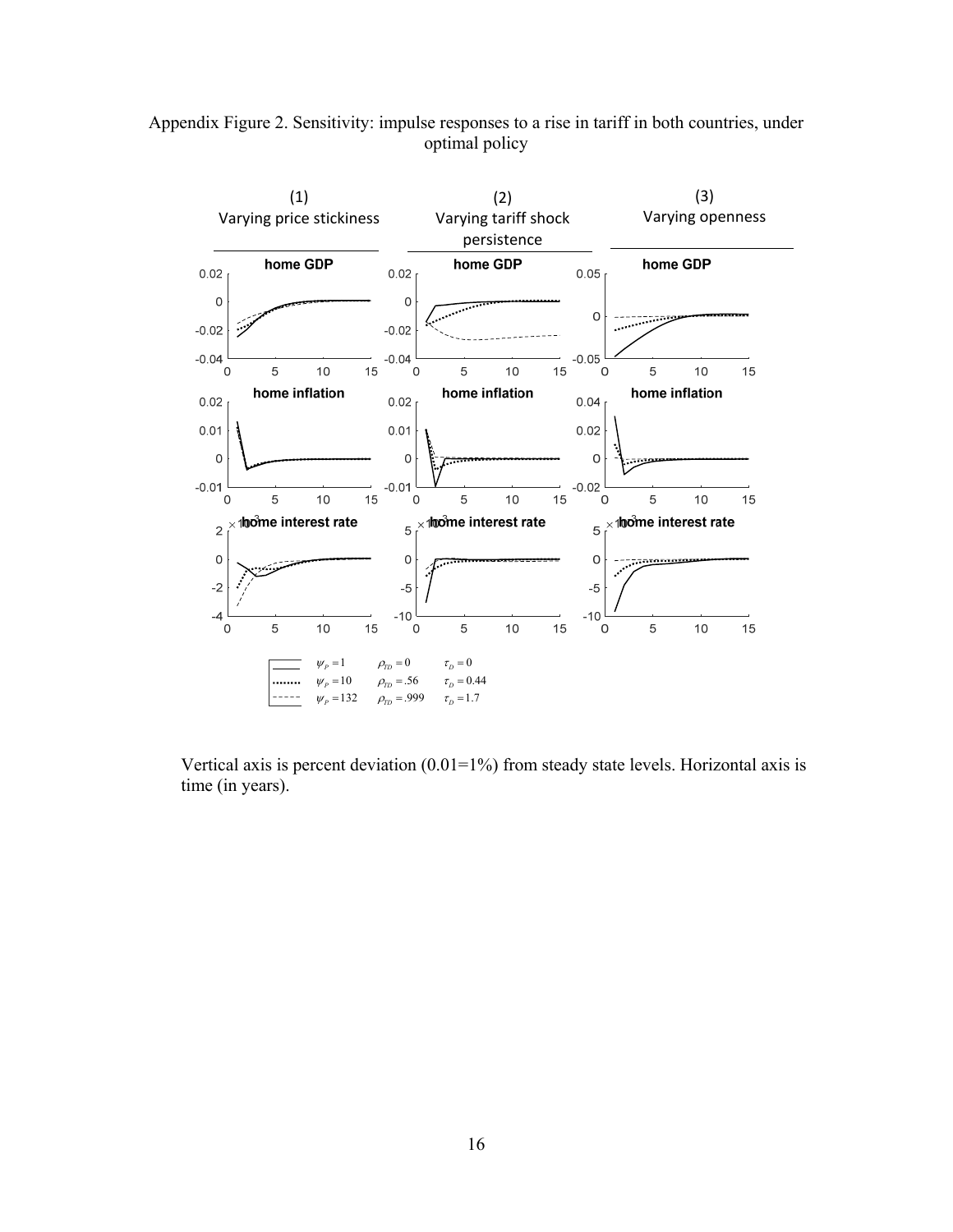

Appendix Figure 3. Impulse responses to a markup shock with varying specifications

Vertical axis is percent deviation  $(0.01=1\%)$  from steady state levels. Horizontal axis is time (in years).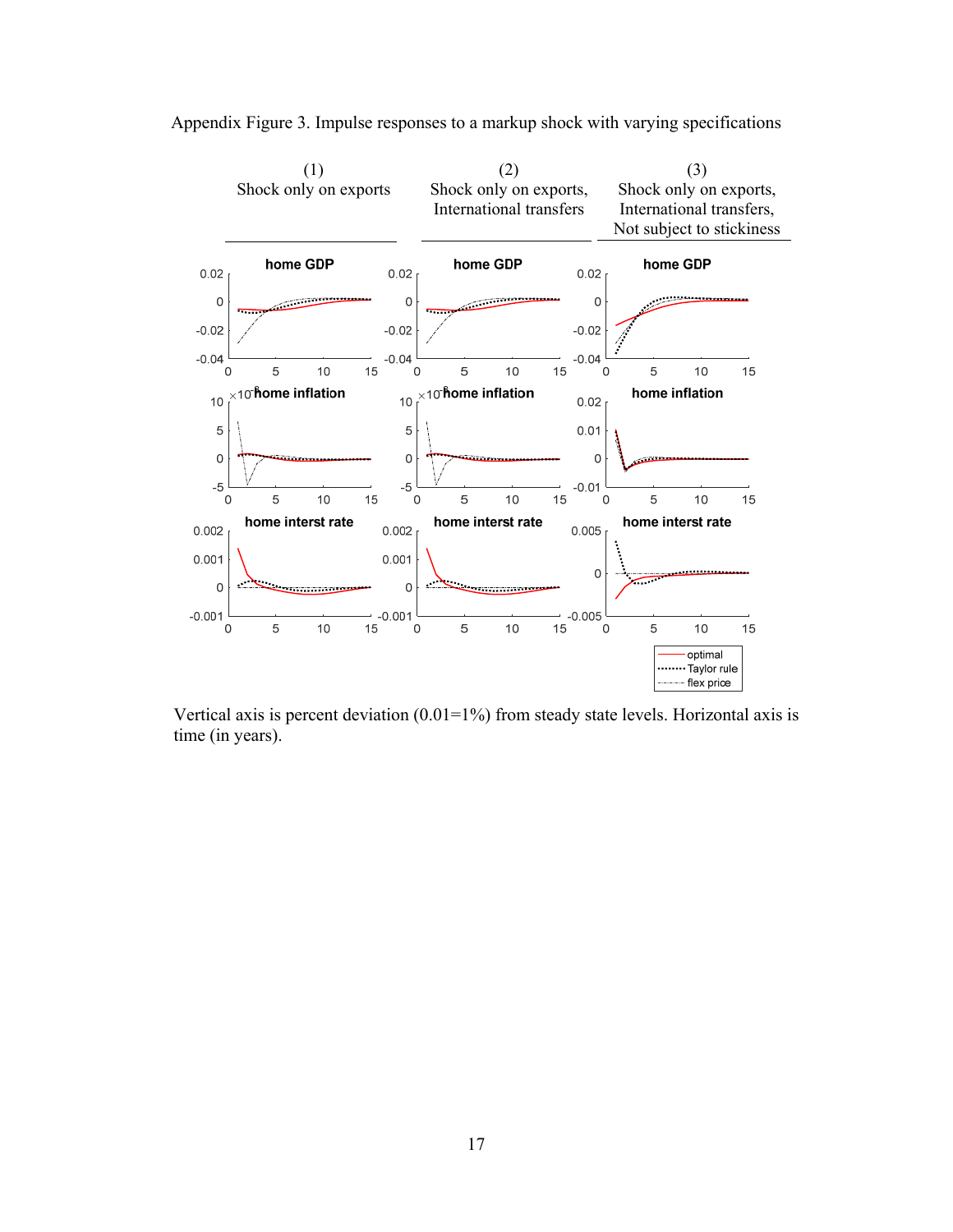



Vertical axis is percent deviation  $(0.01=1\%)$  from steady state levels. Horizontal axis is time (in years).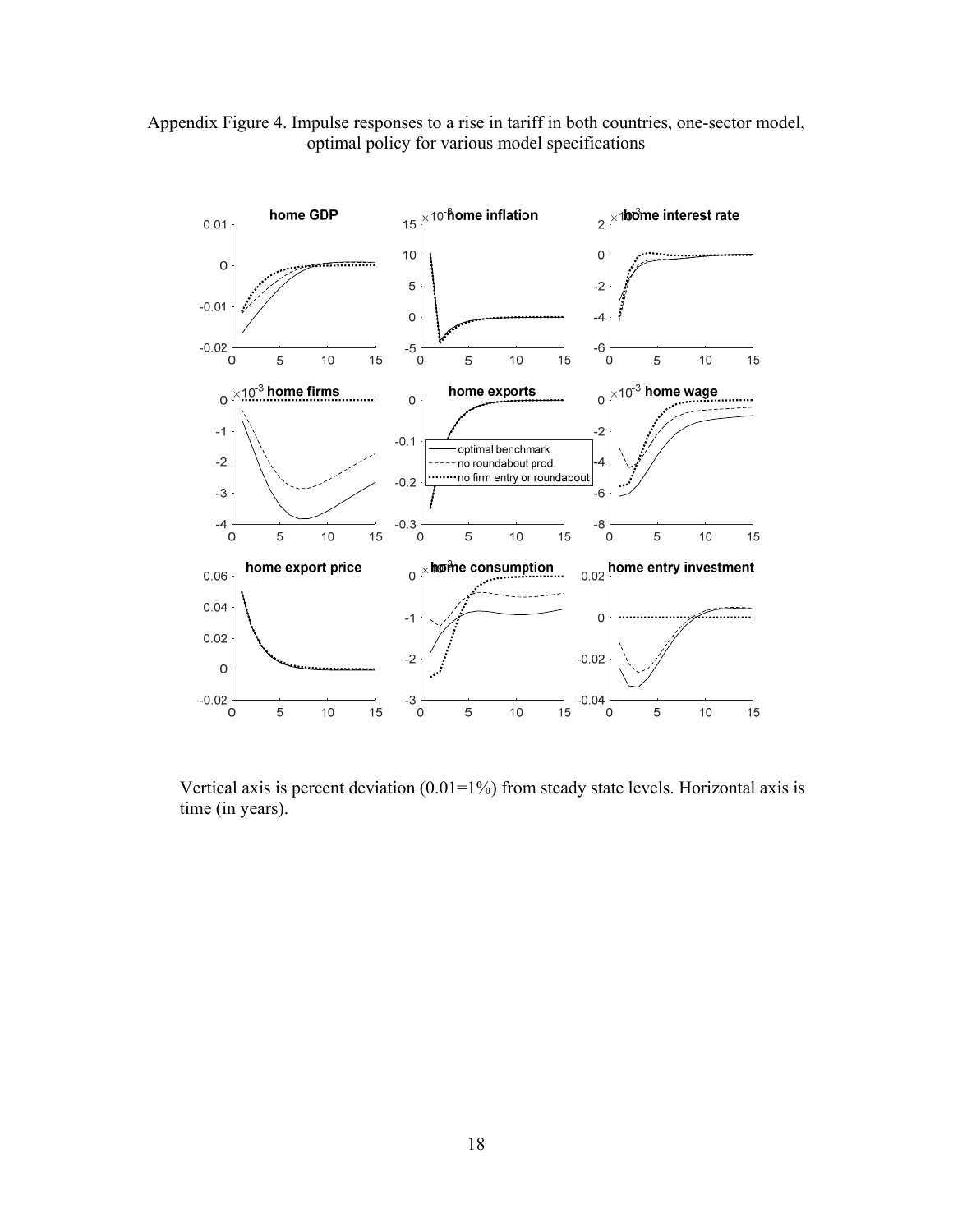

Appendix Figure 5. Ramsey optimal policy with zero weight on home welfare, foreign tariff shock (one sector model)

Vertical axis is percent deviation  $(0.01=1\%)$  from steady state levels. Horizontal axis is time (in years).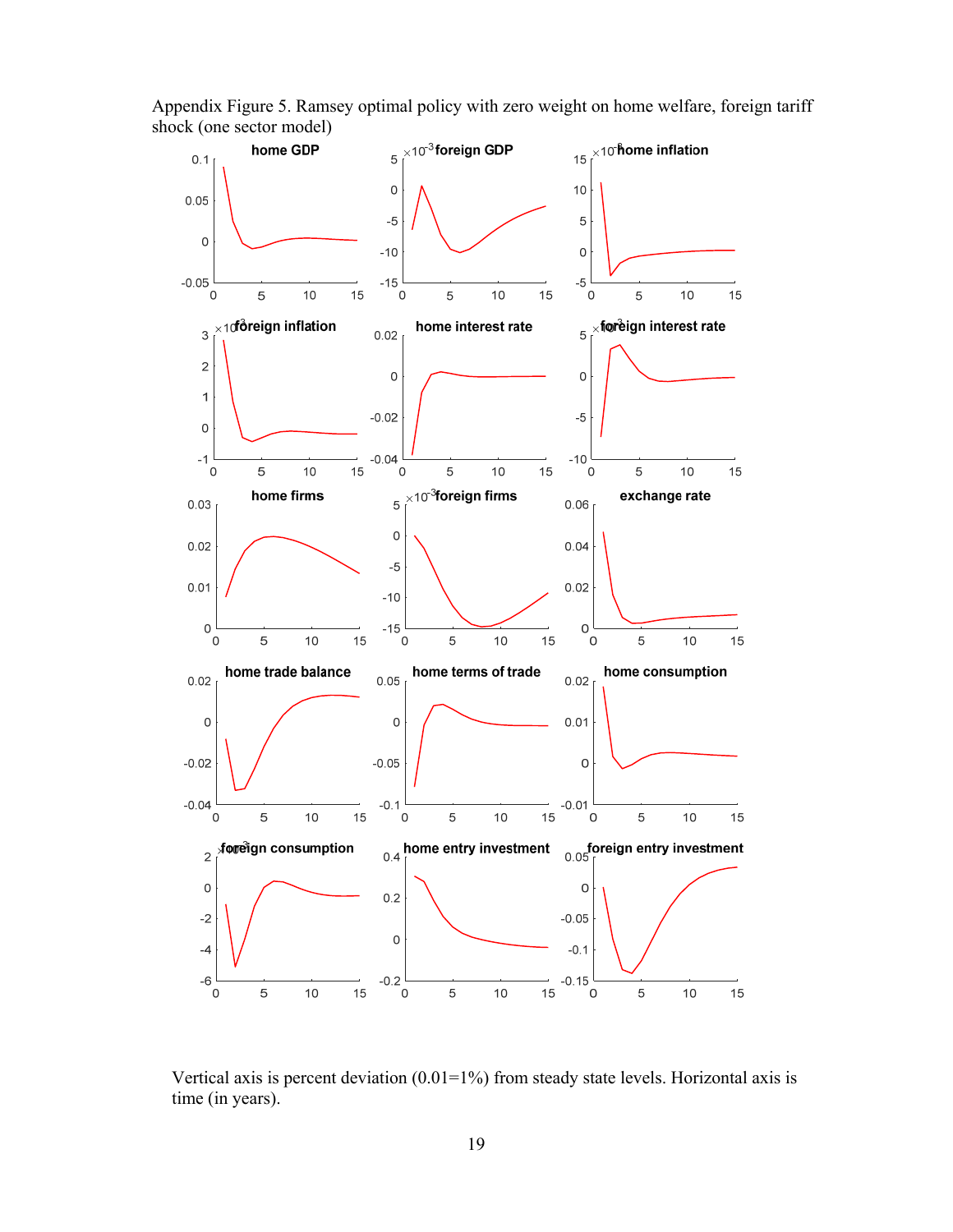

Appendix Figure 6. Impulse responses to a markup shock to home country, with varying specifications

Vertical axis is percent deviation  $(0.01=1\%)$  from steady state levels. Horizontal axis is time (in years).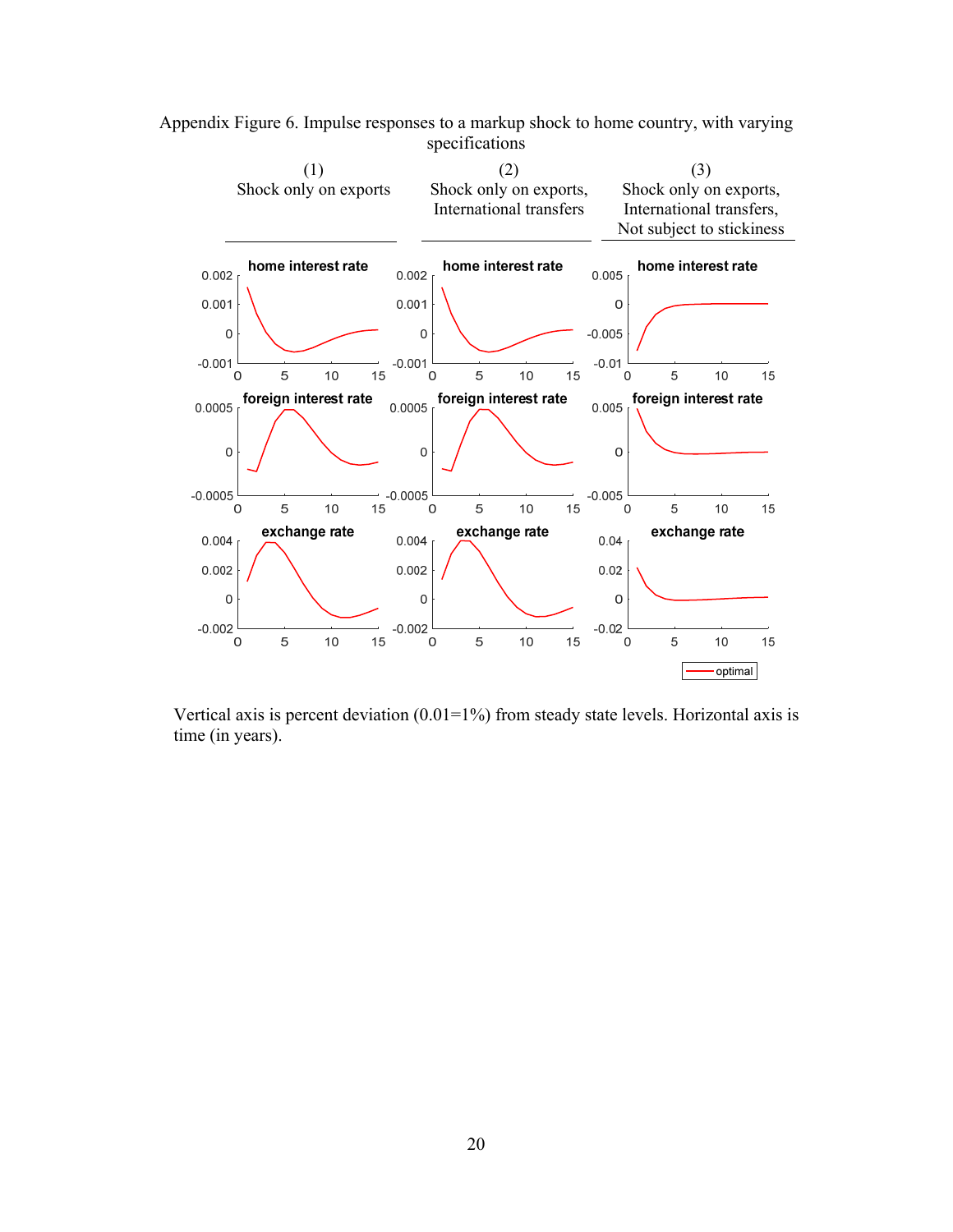

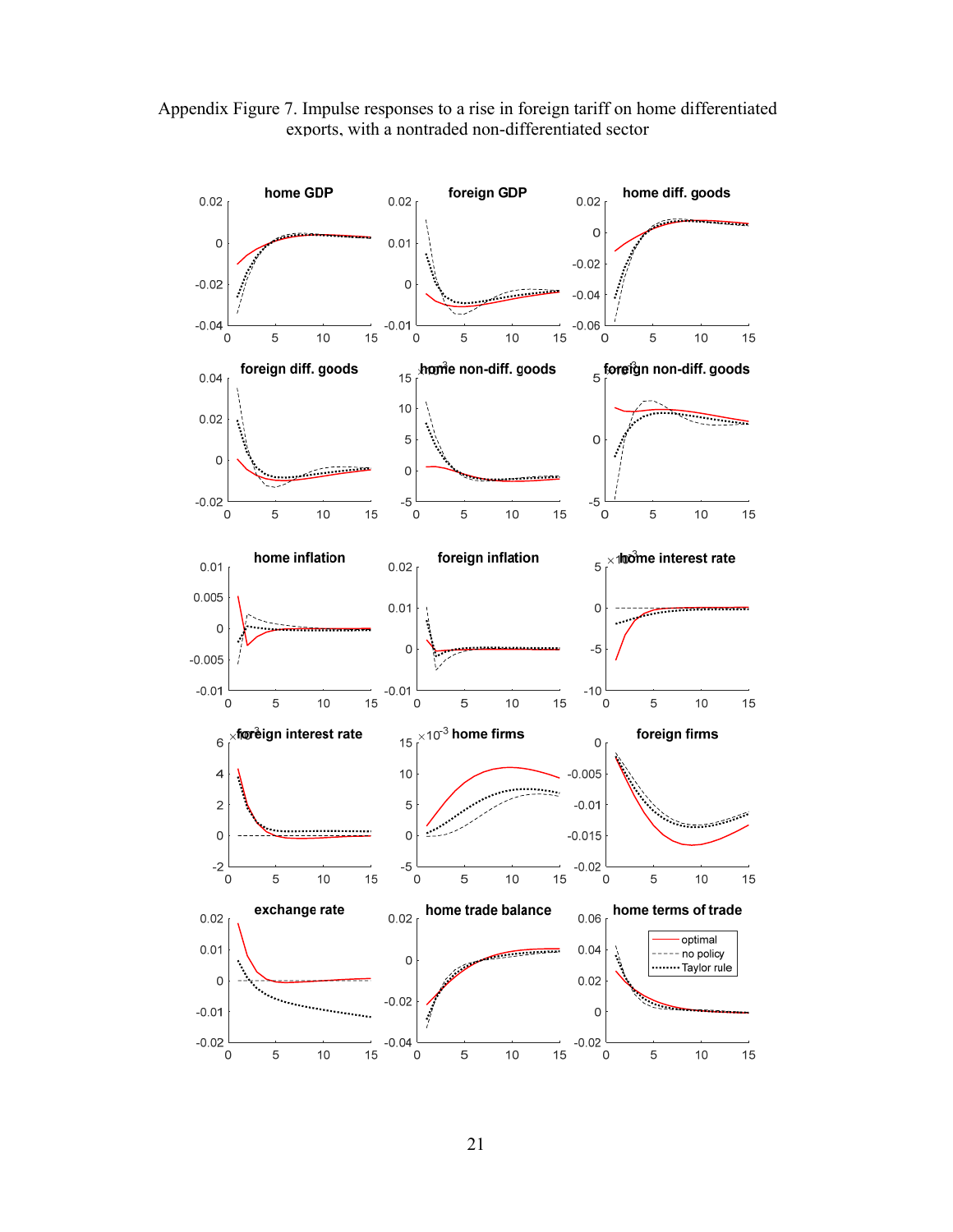

 Appendix Figure 8. Impulse responses to a rise in foreign tariff on home nondifferentiated exports, two-sector model

Vertical axis is percent deviation  $(0.01=1\%)$  from steady state levels. Horizontal axis is time (in years).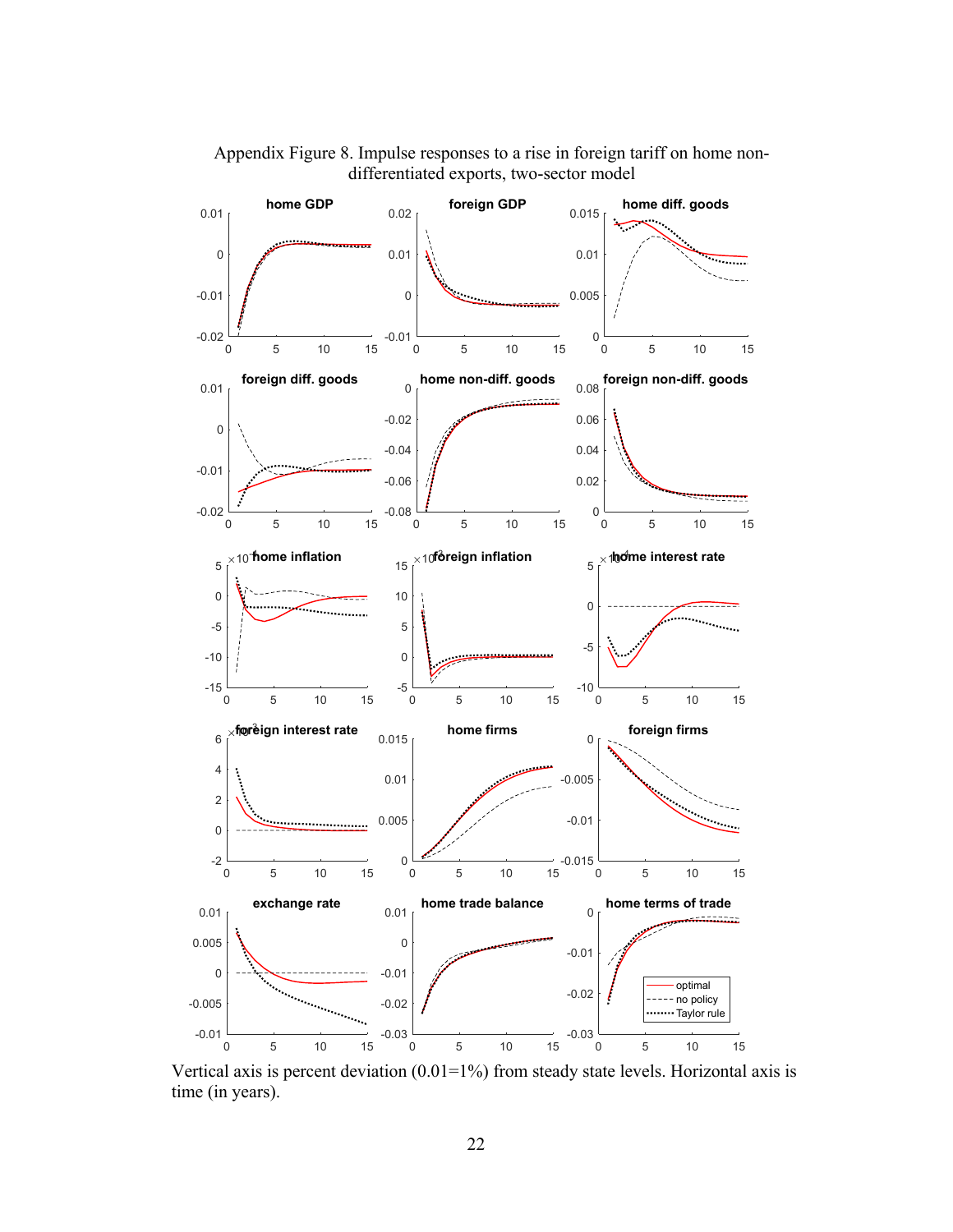Appendix Figure 9. Impulse responses to a rise in tariff on non-differentiated exports in both countries, two-sector model



Vertical axis is percent deviation  $(0.01=1\%)$  from steady state levels. Horizontal axis is time (in years).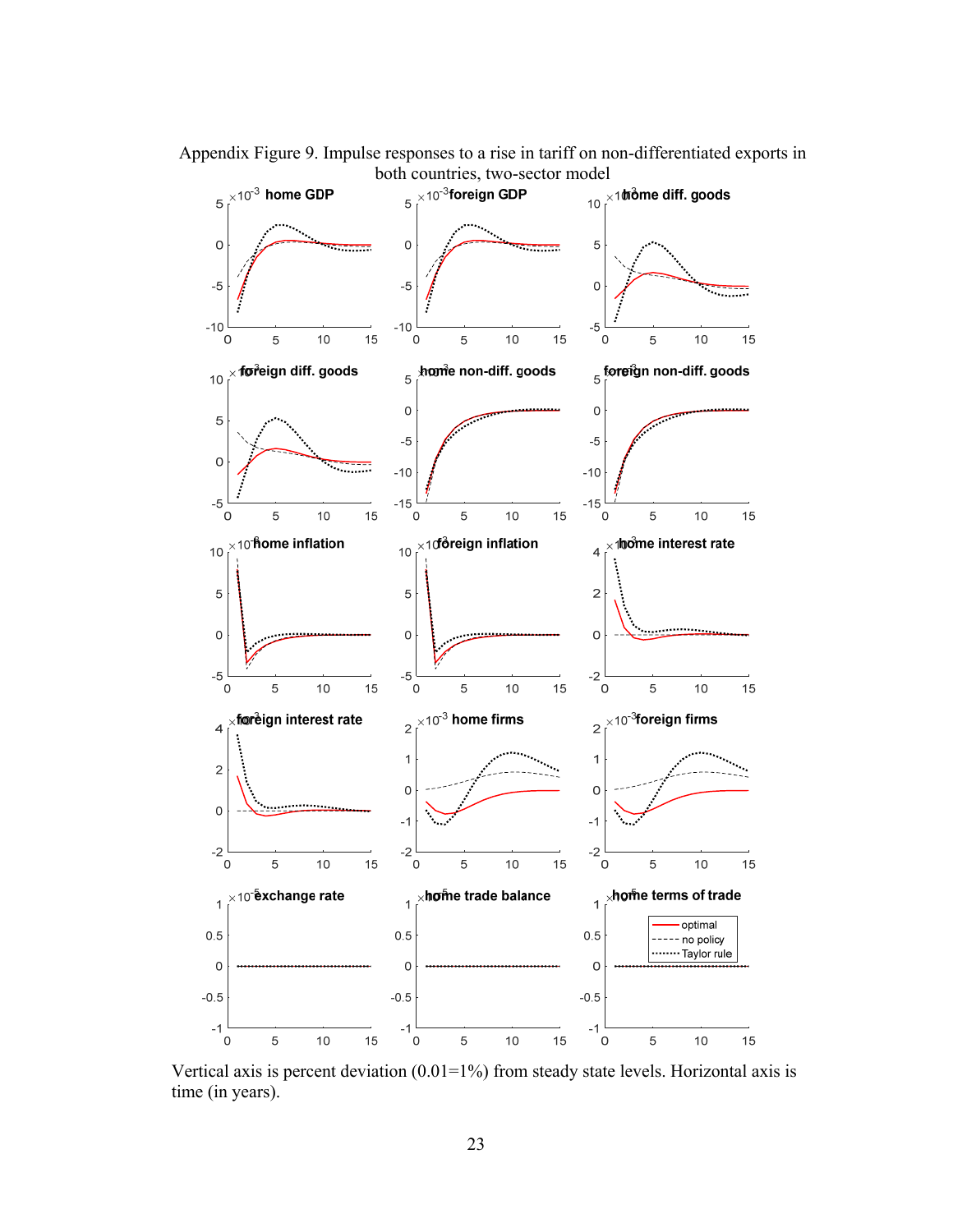

Appendix Figure 10. Impulse responses to a rise in tariff in both countries, one sector Model, LCP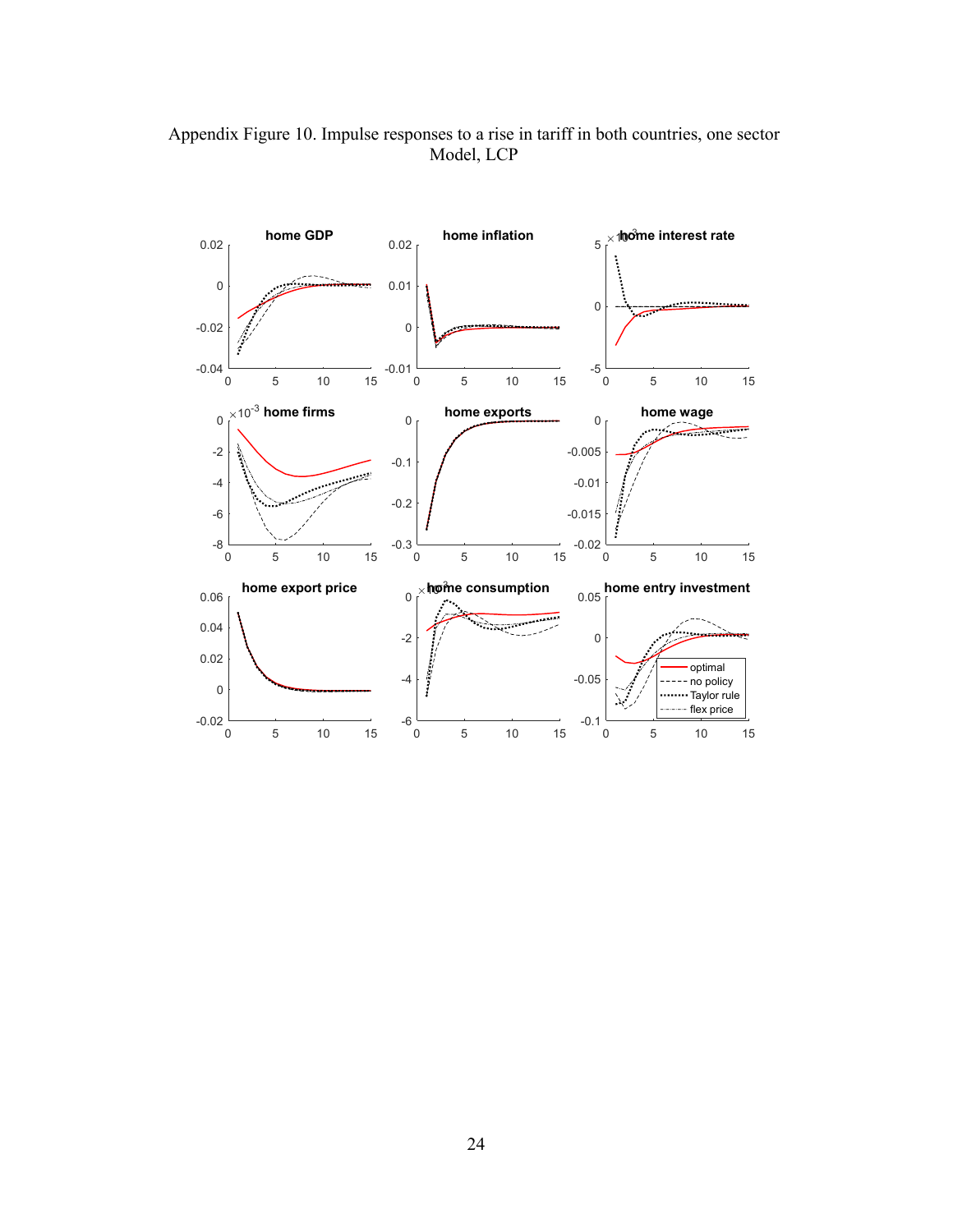

Appendix Figure 11. Impulse responses to a rise in foreign tariff on home exports, onesector model, LCP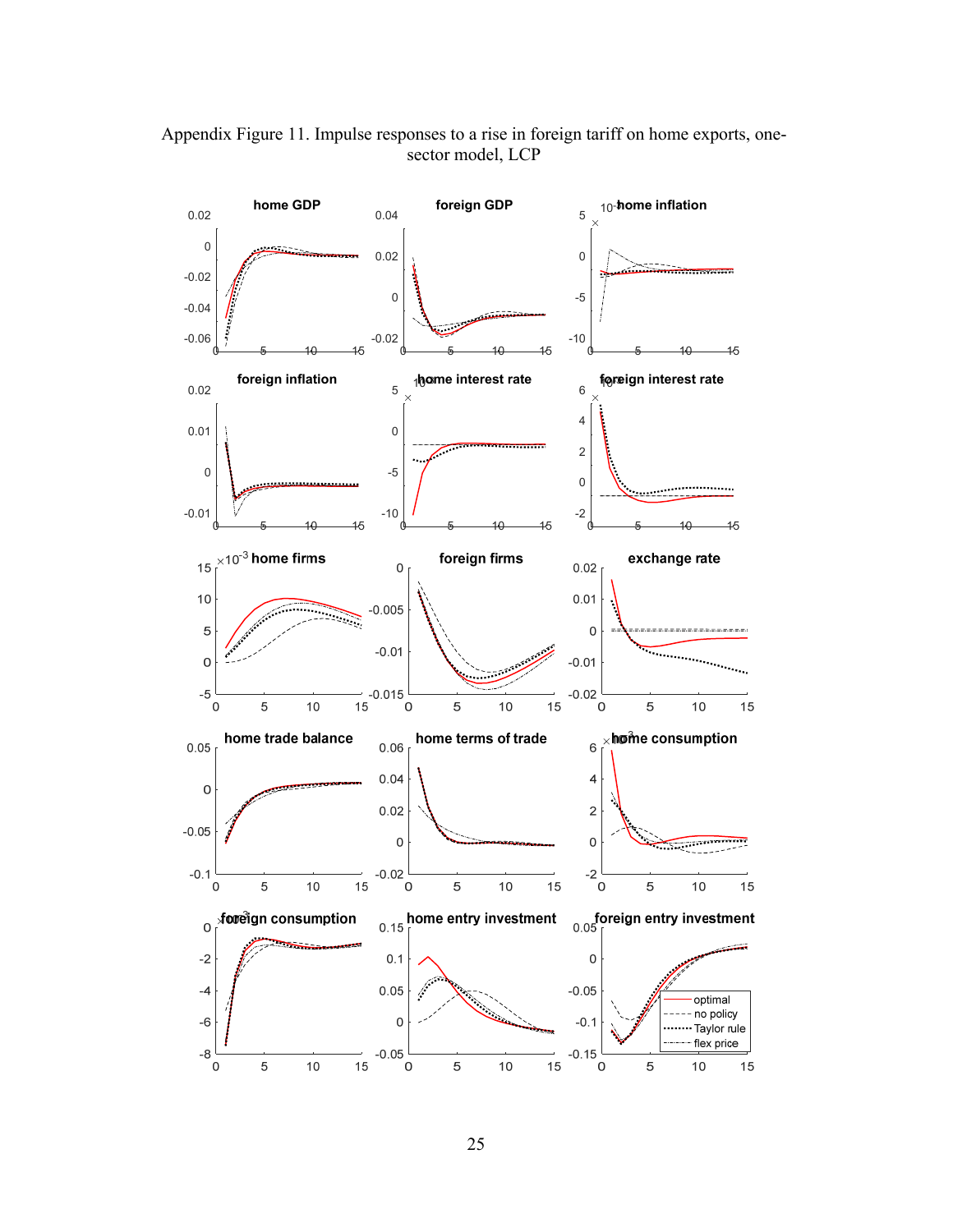Appendix Figure 12. Impulse responses to a rise in tariff on differentiated exports in both countries, two-sector model, LCP

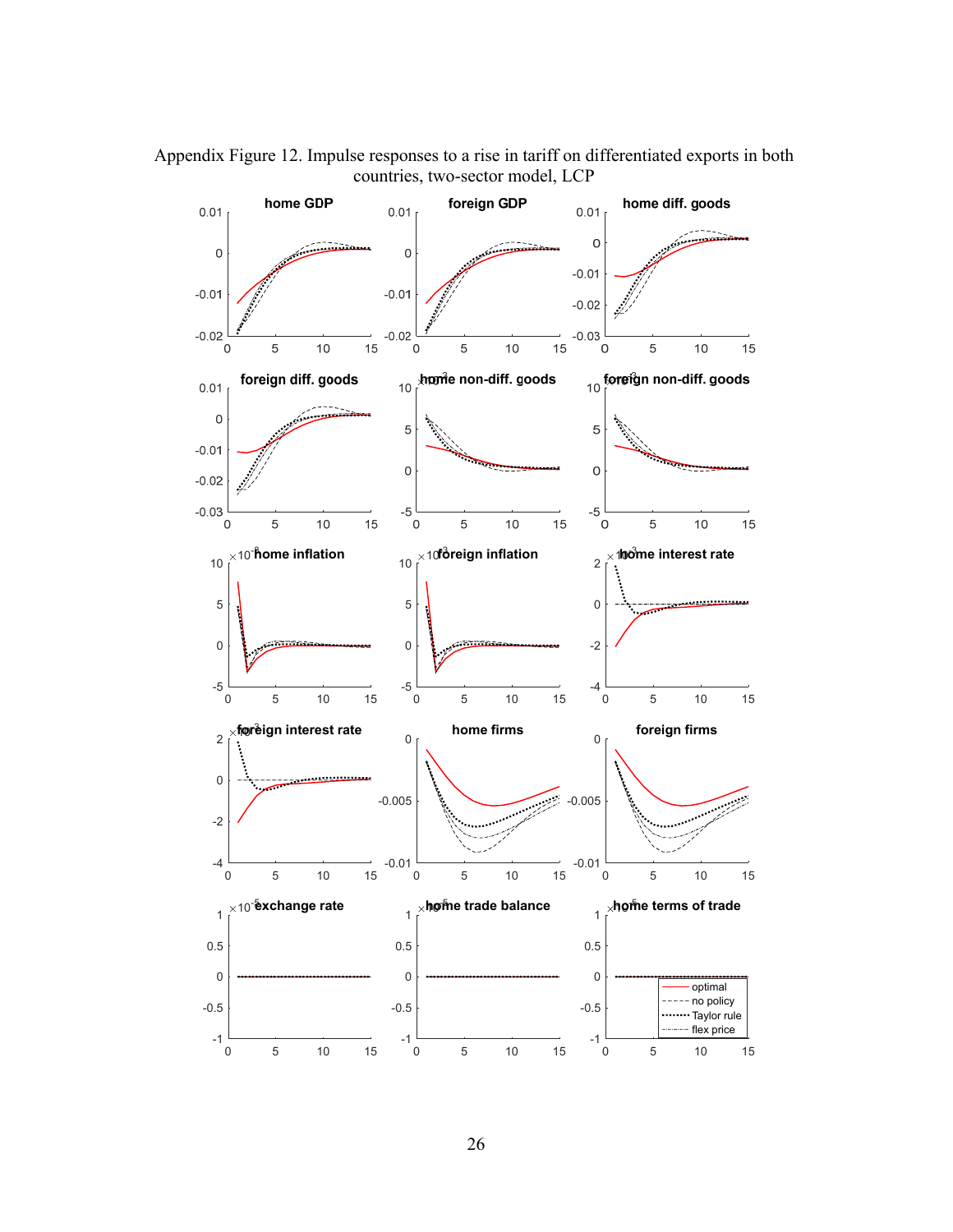

Appendix Figure 13. Impulse responses to a rise in foreign tariff on home differentiated exports, two-sector model, home country dominant currency (home PCP and foreign LCP)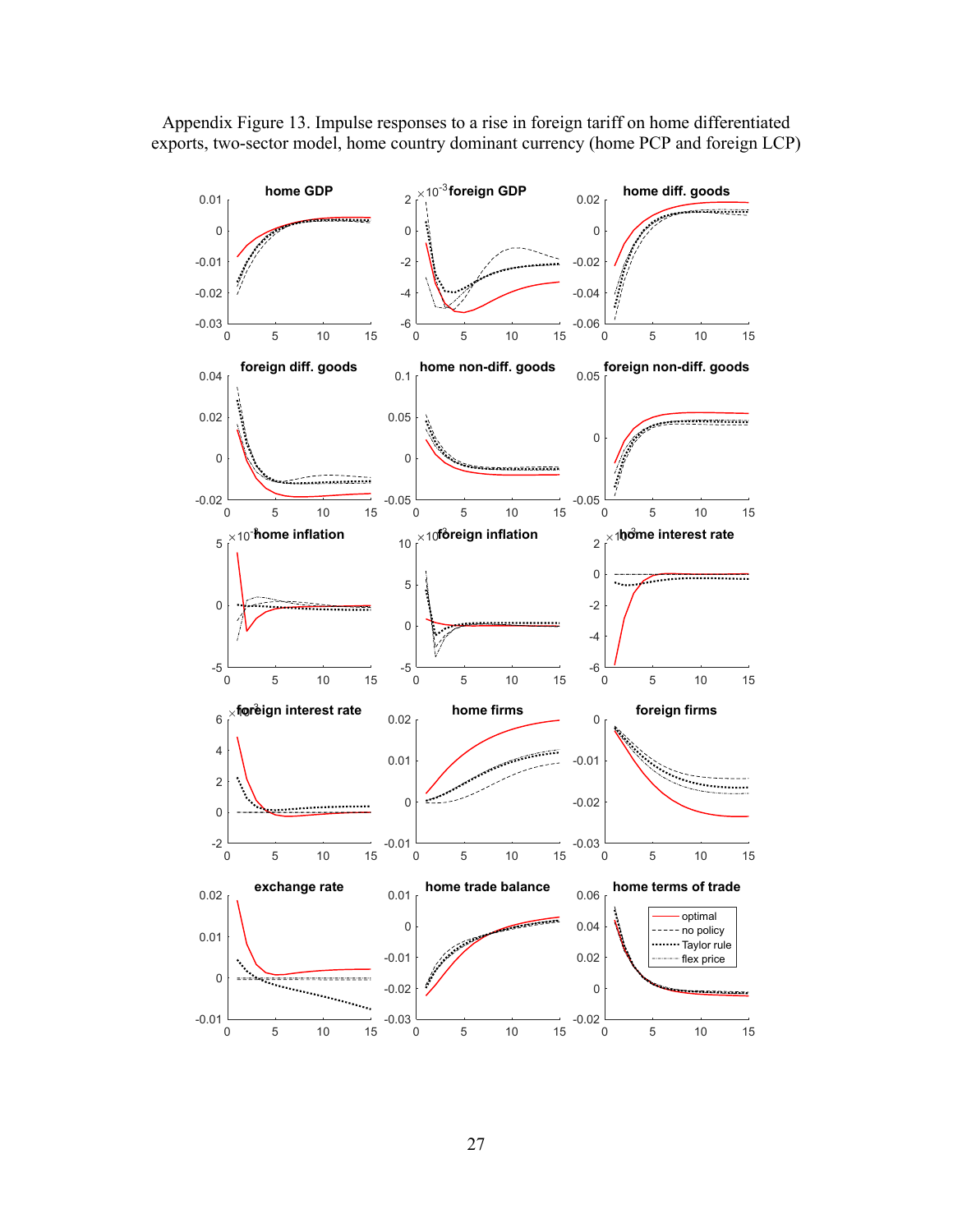

 Appendix Figure 14. Impulse responses to a rise in foreign tariff on home differentiated exports, two-sector model, foreign currency dominant (home LCP and foreign PCP)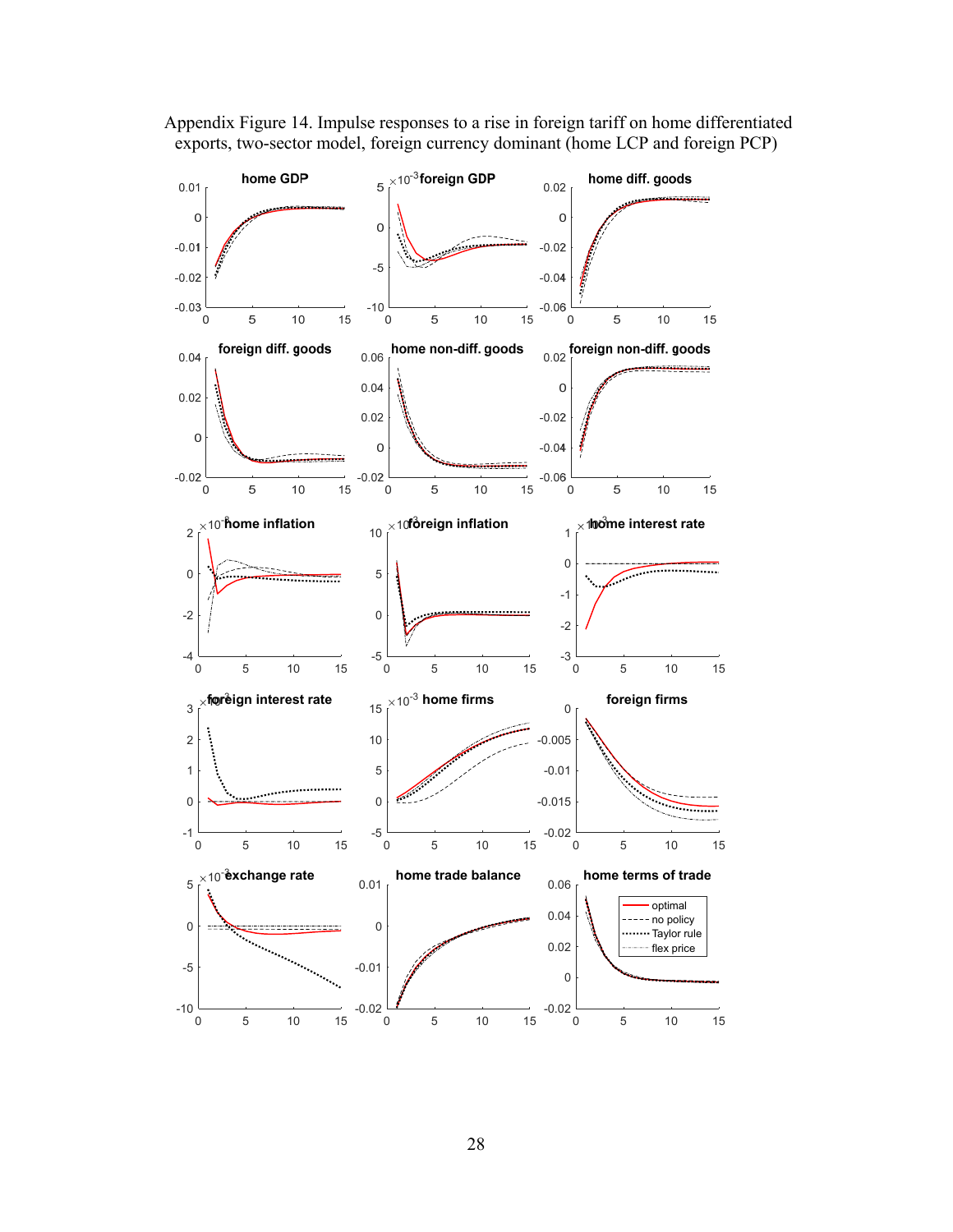

Appendix Figure 15. Impulse responses to a symmetric rise in tariff on differentiated goods in both countries, two-sector model, home currency dominant (home PCP and foreign LCP)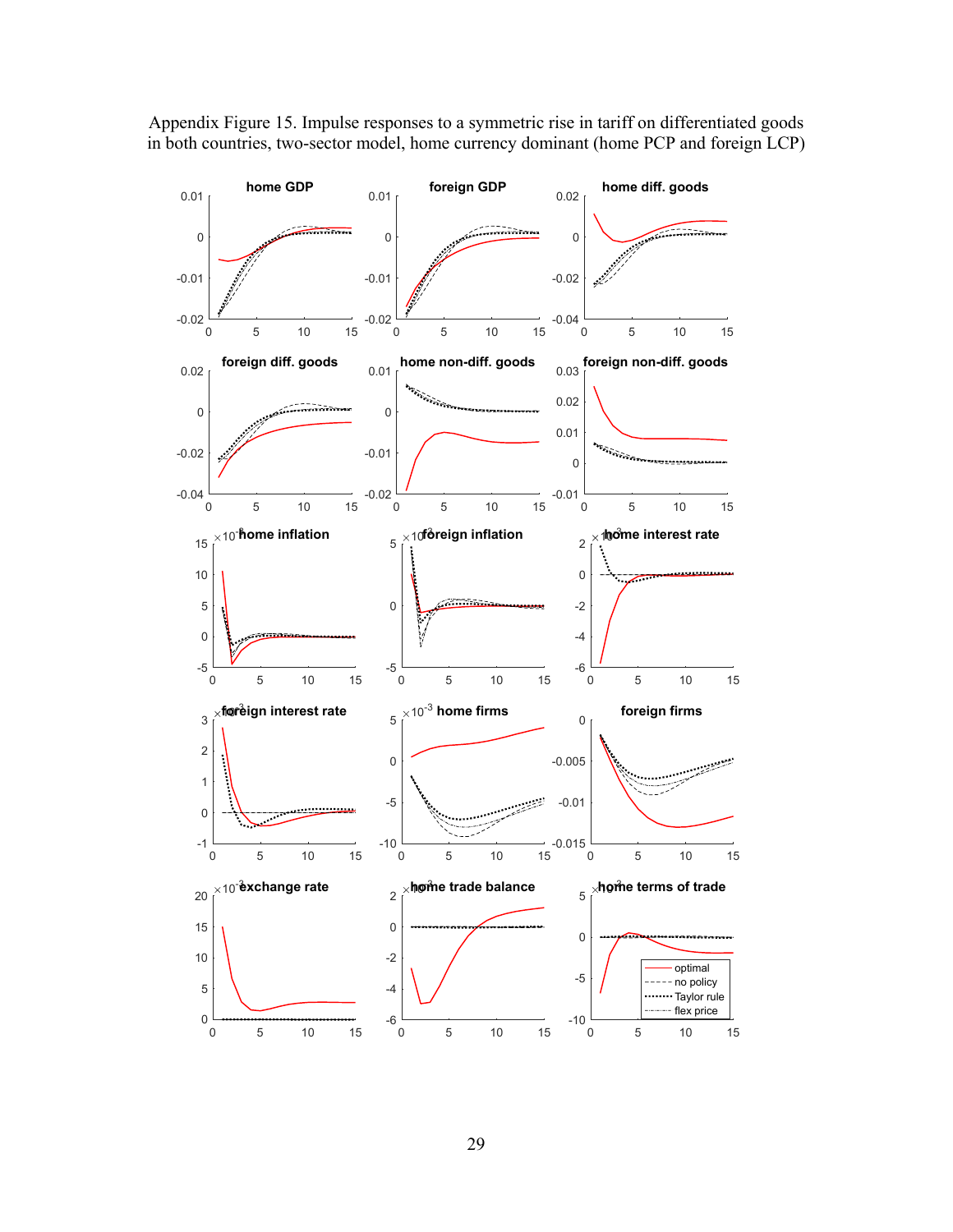

Appendix Figure 16. Impulse responses to a rise in foreign tariff on home differentiated exports, two-sector low pass-through model